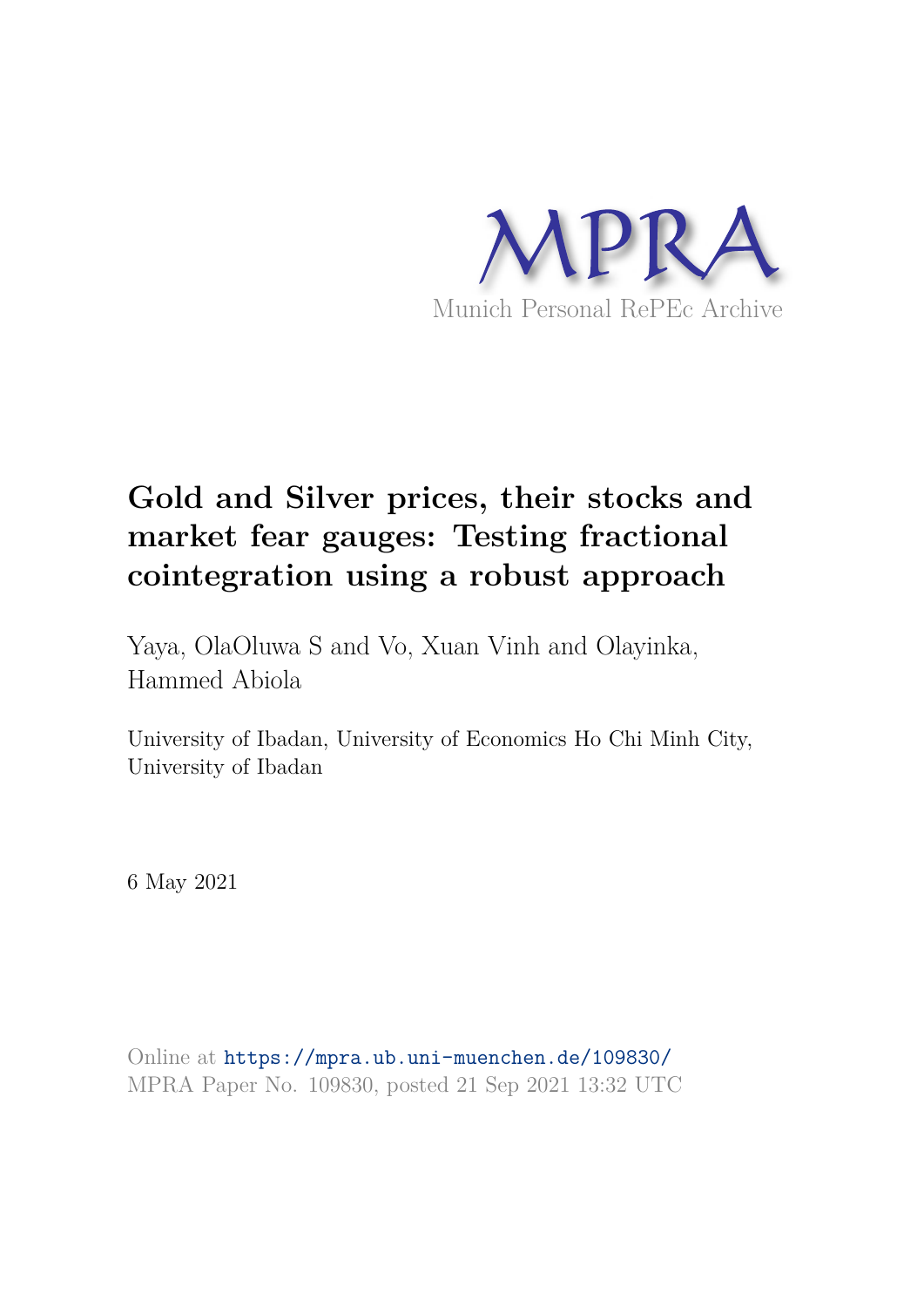# **Gold and Silver prices, their stocks and market fear gauges: Testing fractional cointegration using a robust approach**

#### **OlaOluwa S. Yaya**

Economic and Financial Statistics Unit, Department of Statistics, University of Ibadan, Ibadan, Nigeria & Institute of Business Research, University of Economics Ho Chi Minh City, Ho Chi Minh City, Vietnam Email address: [os.yaya@ui.edu.ng](mailto:os.yaya@ui.edu.ng) 

#### **Xuan Vinh Vo**

Institute of Business Research & CFVG, University of Economics Ho Chi Minh City, Ho Chi Minh City, Vietnam Email address: [vinhvx@ueh.edu.ng](mailto:vinhvx@ueh.edu.ng) 

**Hammed A. Olayinka**  Economic and Financial Statistics Unit, Department of Statistics, University of Ibadan, Ibadan, Nigeria Email address: [abiolacfas@yahoo.com](mailto:abiolacfas@yahoo.com)

#### **Abstract**

The present paper investigates the long-run relationships between daily prices, stocks and fear gauges of gold and silver by employing an updated fractional cointegrating framework, that is, the Fractional Cointegrating Vector Autoregression (FCVAR). The initial unit root tests results indicate that the series are I(d)s with values of d around 1 in all cases, and these are homogenous in the paired cointegrating series. Evidence of cointegration is found in the three pairs (prices, stocks and market gauge indices), while these cointegrations are only time-varying in the case of market gauge indices for the commodities. The fact that cointegration exists in prices and stocks of gold and silver implies the possibility that gold and silver prices and stocks can interchangeably be used to access the performances of the commodity markets, with the recommendation that the two commodities are not to be traded in the same portfolio.

**Keywords:** Fractional cointegration; FCVAR; Gold; Silver; Mean reversion; Market fear gauges

**JEL Classification: C22; C32** 

#### **1. Introduction**

As history has it, gold and silver have always been considered as precious metals, and they are often seen as replacements to each other in order to minimize similar types of risk in portfolios (Mani and Vuyyuri 2005; Ciner, 2001; Escribano and Granger, 1998). Comparable to gold, silver also serves many purposes and at times, it serves as an inflationary hedge. In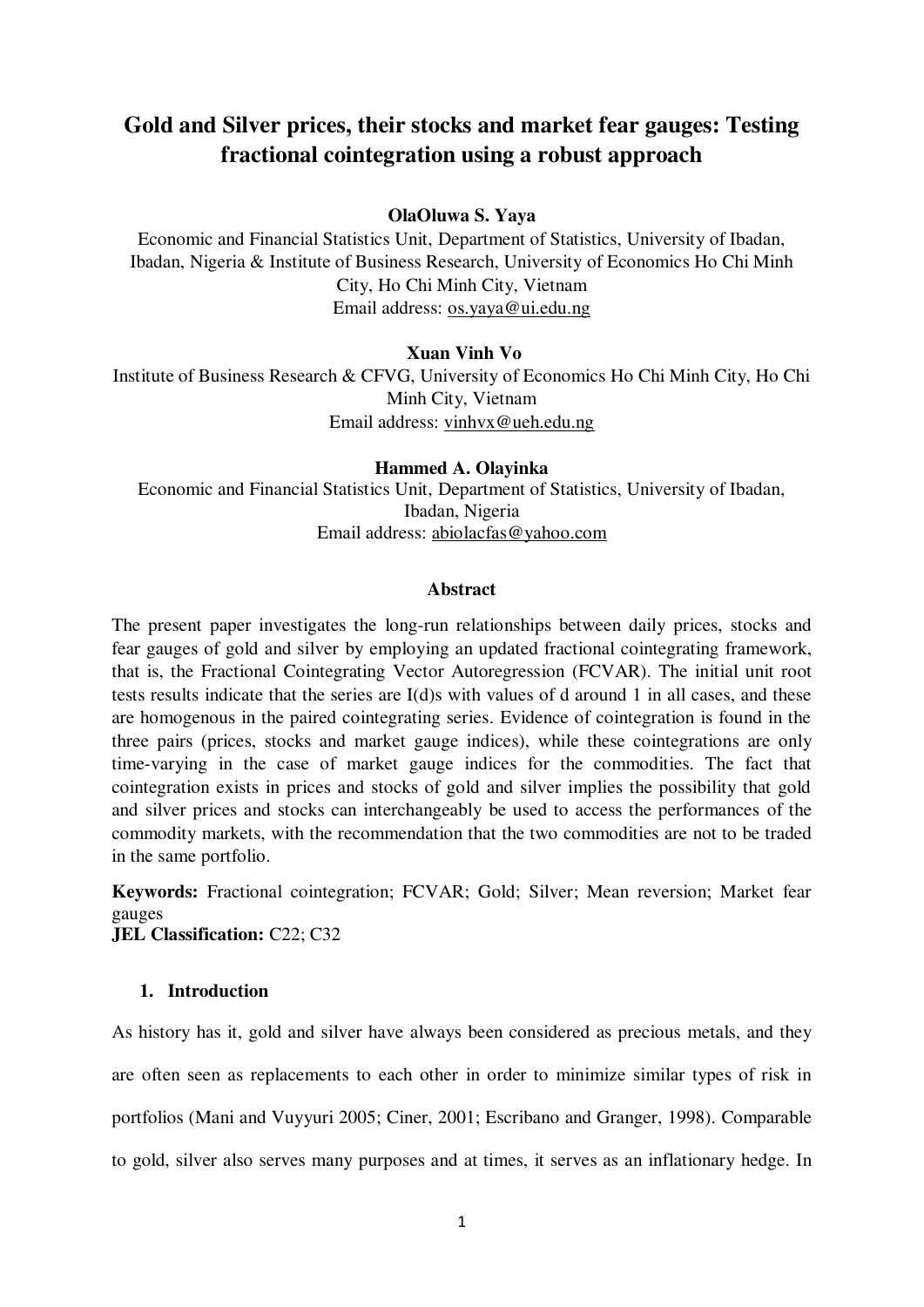the opinion of metal traders, silver is considered to have higher volatility compared to gold. However, gold and silver possess distinctive features and serve different purposes, and their markets need to be separated.

Gold and silver are the two most valuable commodities that are traded globally by investors. The physical price of gold is the amount of US dollars that is needed to purchase an ounce of gold, and similarly to silver. As at the time of reporting, an ounce cost of gold is the price of 72 ounces of silver, thus gold is relatively expensive compared to silver. Silver prices change more in bull and bear period compared to gold as the price of silver is easily manipulated for industrial demand. Instead of holding these physical commodities due to market pricing and substitute competitions, investors also consider gold-like assets. Gold mining stocks are examples of gold-like assets (Dar, Bhanja and Paul, 2019). These assets behave like other stocks which are affected by company management strategy, extraction costs and reserves, debt, and macroeconomic policies. Thus, gold mining stocks are expected to behave like gold, that is, a commodity or a share or both. Market fear index computed for any financial series measures uncertainty at a particular time in the market, with values around 0 implying much stable market values, and values close to 100 imply quite unstable or crisis-induced market values. Market fear index is computed by the Chicago Board of Exchange (CBOE) for both gold and silver stocks. The CBOE rely on Exchange Traded Fund (ETF) values for stocks.<sup>1</sup> Thus, price level, stock performances and fear index levels (volatility velocity) are parameters often used to assess the performances of gold and silver at commodity markets.

Prominent among ETFs that track gold mining stocks are VanEcK Vectors Gold Miners ETF (GDX), VanEcK Vectors Junior Gold Mine (GDXJ), iShares Gold Trust (IAU), SPDR Gold Trust (GLD) and Aberdeen Standard Physical Gold (SGOL), while silver stock

 $\overline{a}$ 

<sup>1</sup> These are various gold and silver miners' stock indices. Some are ETF which tracks stocks indices of the respective commodity.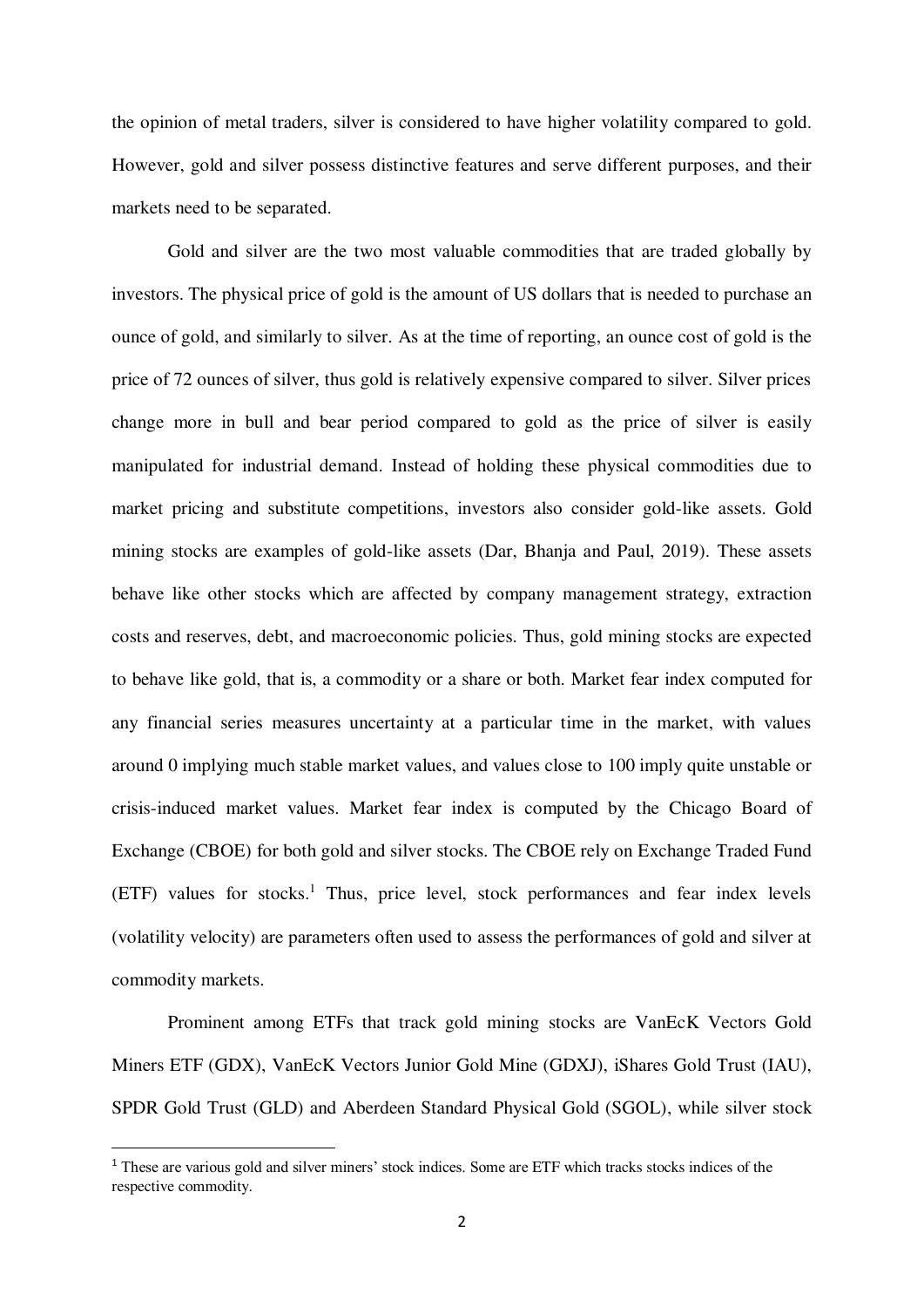markets are iShares Silver Trust (SLV), ProShares Ultra Silver (AGQ), iShares MSCI Global Silver Mine (SLVP), among others.<sup>2</sup> When we mention the stock market, its importance is inescapable, as it is not possible to have a world without a stock market. The market contributes prominently to the economic development of any country and can have a negative impact when not properly monitored. Recently, as reported by VanEcK Vectors Gold Miners ETF, a total return of 61.1% was posted by gold compared to the total return of the S&P500 of 8.9% in the last 12 months. Also, Gold stocks have outperformed the broader market, that is, the FTSE Gold Russell 1000 total return of 19.7% as of December 2020. Global X Silver Miners ETF reflected that silver posted a total return of 40.6% compared to the S&P 500's total return of 5.8%, thereby significantly outperformed the S&P 500 index in the last 12 months. These reports indicate that gold and silver stocks have outperformed the broader commodity market dramatically, with gold having higher performance.

A good number of researches have been conducted, studying the movement and relationship between gold and silver stocks and their prices. Michael & Swanson (1981) studied the efficiency in the gold and silver market and examined the relationship between the two markets. The study could not find a correlation of any macroeconomic variable with price movements of gold and silver. The dynamic nature of the performance of silver and gold prices could not allow the application of any traditional model and hence the study failed to ascertain the effectiveness of gold and silver markets. In a study conducted by Ciner (2001) on silver and gold prices on the Tokyo Commodity Exchange (TOCOM), the study adopted Johansen's (1991) maximum likelihood cointegration analysis. The study found that the cointegration of the silver and gold market has disappeared as far back in the 1990s. In the study, a conclusion was drawn that over time, the long term connection between silver and gold prices has dematerialized. The two markets should therefore be separately

 $\overline{a}$ 

<sup>&</sup>lt;sup>2</sup> The VanEcK Vectors Gold Miners ETF seeks to track price performance of NYSE® Arca Gold Miners Index. The fund invests at least 80% of its investment on stocks from gold mining companies.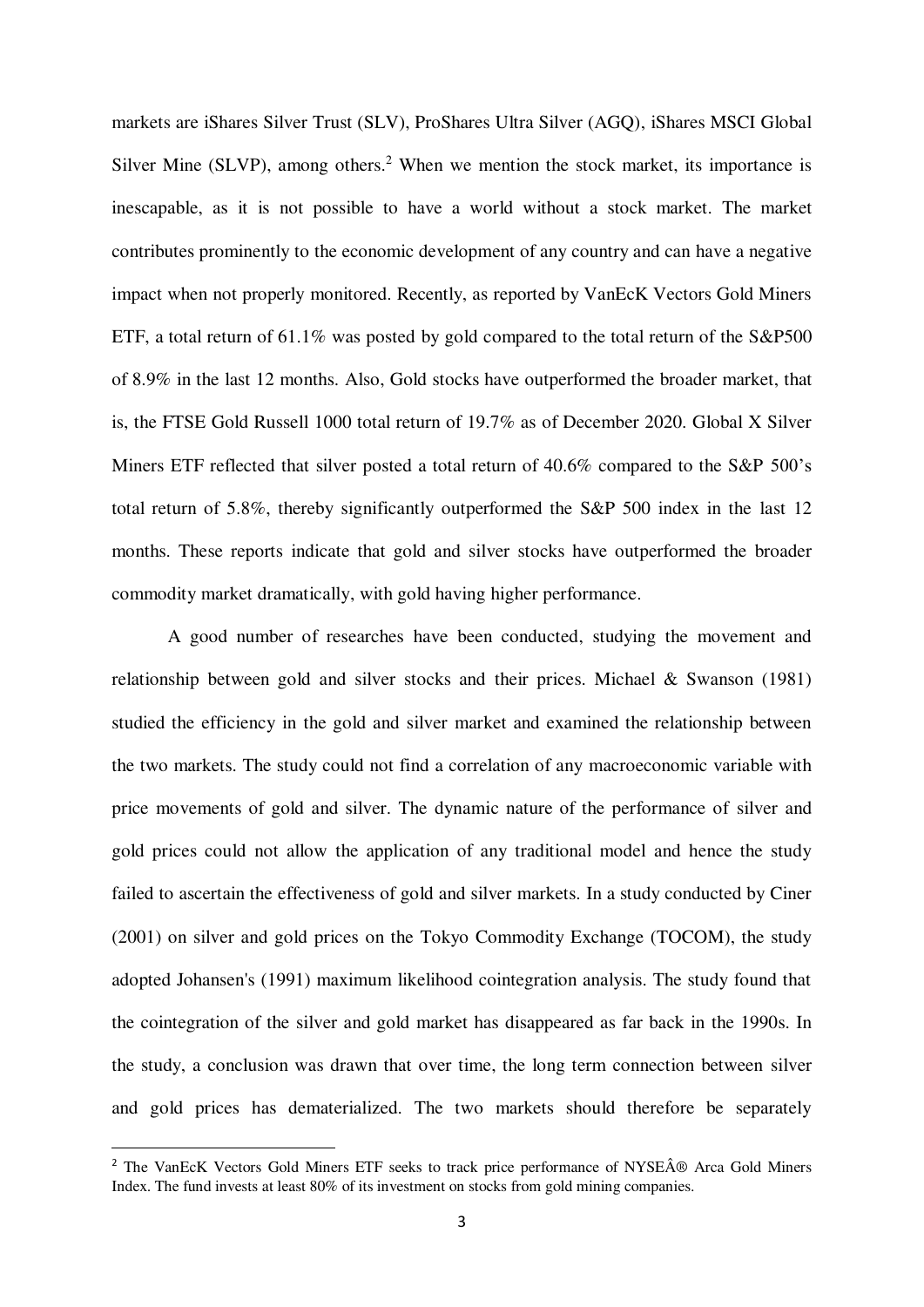approached and not be regarded as a replacement of each other to eliminate certain risks types. Christian et al. (2015) in their study used Residual Augmented Least Squares (RALS) test to study the cointegration of gold and silver prices. The RALS test takes into account the dynamism in price which could be a result of the financial crisis. The result of the RALS test shows more evidence of cointegration in prices of Gold and Silver than based on the results obtained from the standard Dickey-Fuller test. In a study carried out by Zhu et al. (2016), the authors examined the quantile behaviour of cointegration between gold and silver prices by adopting the Quantile Autoregressive Distributed Lag (QARDL) model. The study found evidence of cointegration and suggested that the existence of cointegration is a result of the tail-quantiles that falls outside the interquartile range and revealed time-varying cointegrating coefficients that might not be found in the result of traditional analysis. The study further revealed that, in the short-run dynamics, the contemporaneous change in gold price overtook that of the silver price. Another study by [Karsten \(](https://www.sciencedirect.com/science/article/abs/pii/S0378426617302807#%21)2018) employed the quantile cointegration model to study the long-run relationship between gold and silver prices. The study applied a state-dependent and a time-varying cointegrating vector. The result of the study could not show evidence of constant cointegration between gold and silver, but a nonlinear long-run relationship exists between the two variables. The study further indicates that there is an asymmetry in the relationship between the variable.

Gil-Alana, Yaya, and Awe (2017) in their study employed fractional integration and cointegration method to examine the co-movements of gold and oil prices. At first, they employed the standard unit root and cointegration tests. The results show that the two series are individually integrated of orders one, however, cointegrated. They later applied the fractional cointegration methods and found evidence of fractional cointegration relationship between the two variables, with the long-run relationship having an order of integration less than 0.5. Bibhuti et al. (2019) in their study examined the dynamic causal relationship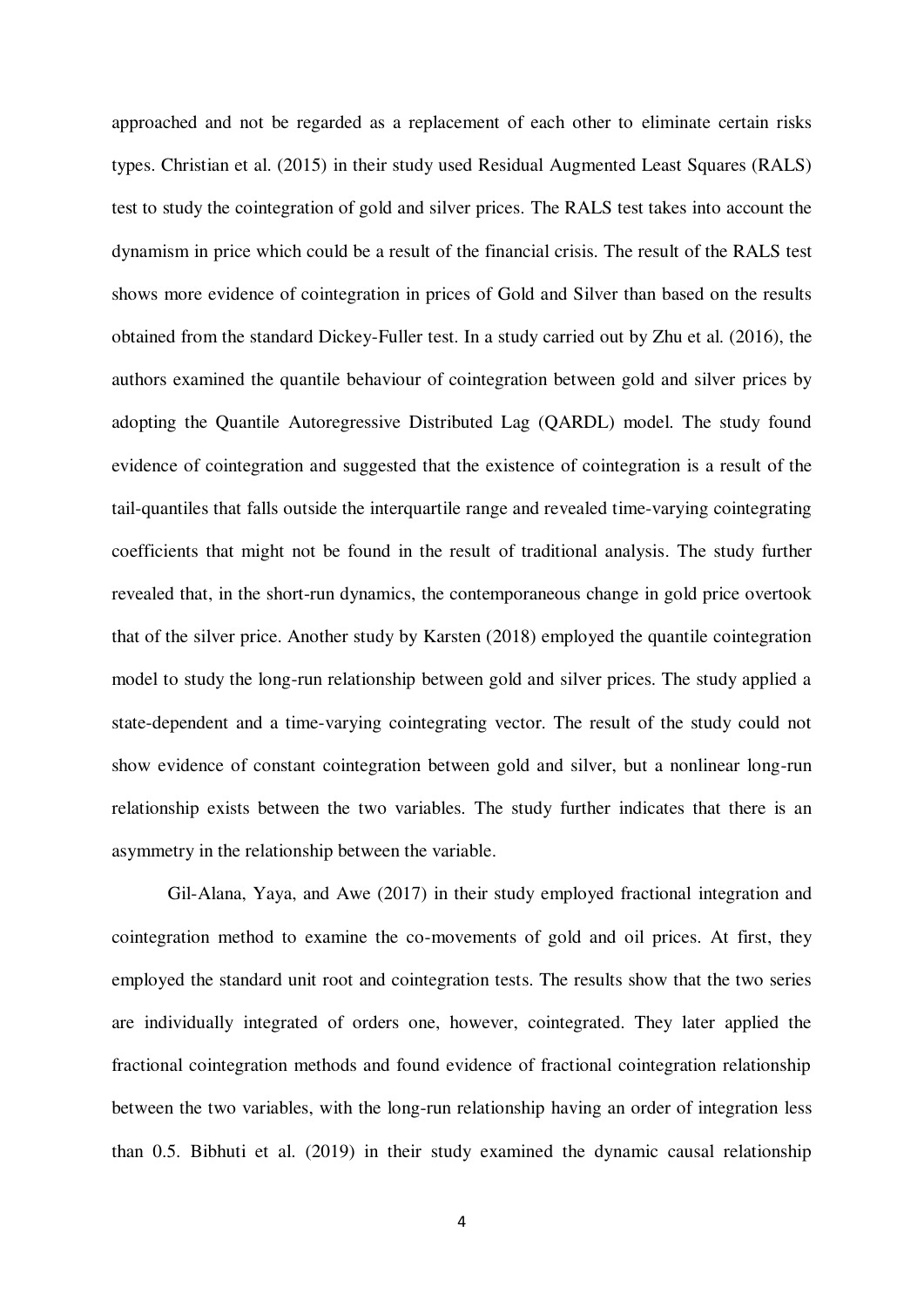between the returns of silver and gold in the Indian market. They used monthly data that spans the period, June 1991 to June 2018. They, at first employed a rolling window bootstrap approach to study the causal relationship between the variables and then employed waveletbased time-varying and a non-linear Granger-causality test to examine the causality between variables. The study shows evidence that there exist significant positive effects and timevarying negative causality running from gold to silver, that is, a unidirectional causality from gold to silver.

By using gold and silver mining stocks or ETFs, Naylor, Wongchoti, and Gianotti (2011) investigated whether abnormal returns are available through gold and silver ETFs. Using the Capital Asset Pricing Model (CAPM), the study showed that abnormal returns could not be achieved through the Standard and Poor's Depository Receipt (SPDR) Gold Shares (GLD) fund. Emmrich and McGroarty (2013) investigated the diversification of gold ETF benefits, the authors found that ETFs reduce portfolio volatility more than bullion, but noted that the sample period for ETFs was shorter. Ivanov (2013) investigated the effect of gold and silver ETFs on price discovery in their respective futures markets. The author argued that the foundation of the ETFs has led to a reduction in the importance of the future of the ETFs, which are now leading price discoveries for both markets. Dar, Bhanja and Paul (2019) investigated correlations of gold mining stocks on gold and equity prices in the US and the UK and found strong positive relationship existing up to some time points in the datasets while weak relationship exists in another period. The authors, in Paul, Bhanja and Dar (2019) further investigated the co-movement among those assets using convectional Maximal Overlap Discrete Wavelet Transform correlation matrix with partial wavelet coherence. The results showed high coherence of gold price and gold mining stocks, while the gold price and gold mining stocks are weakly coherent.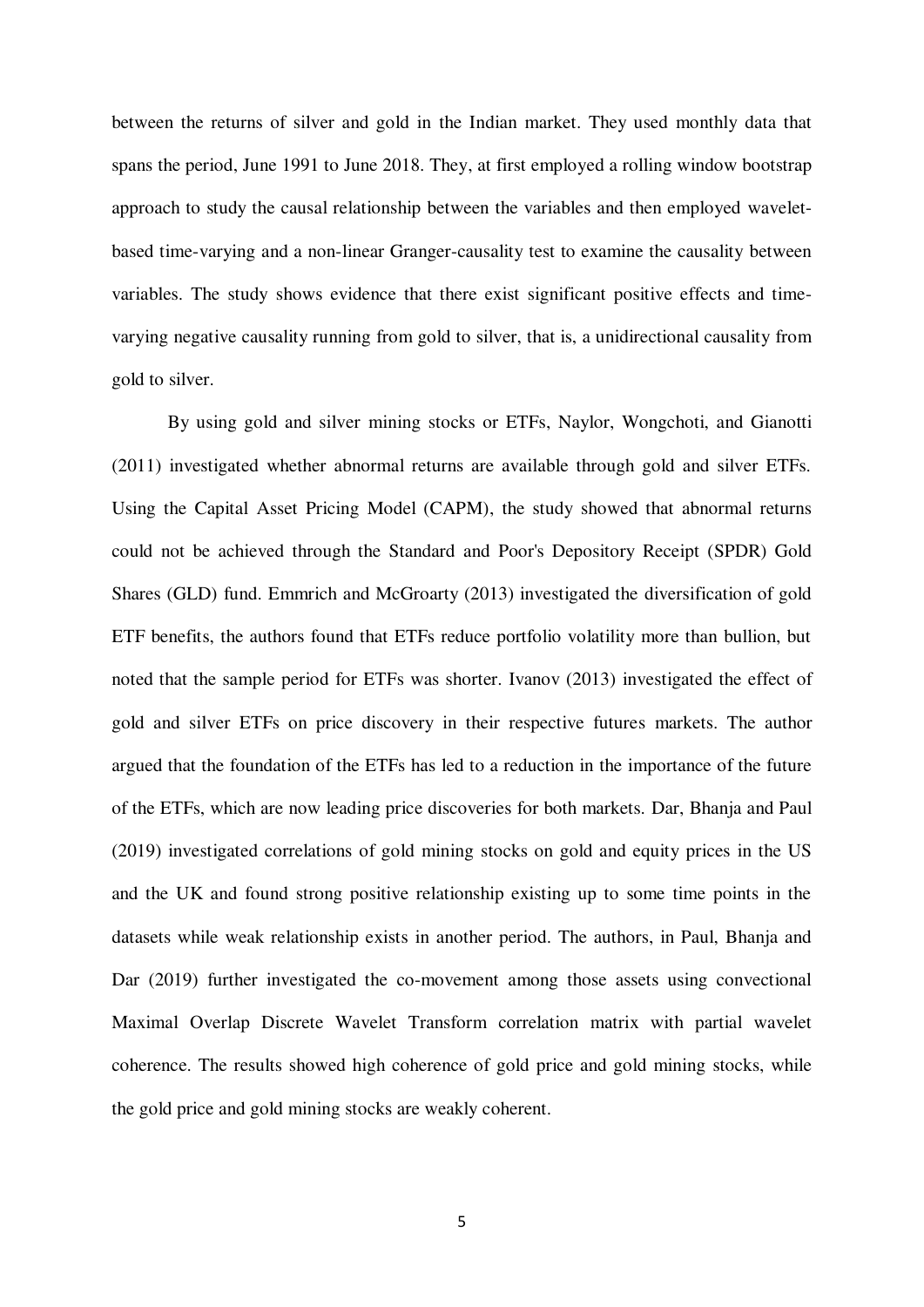The CBOE Gold and Silver ETF volatility indices have been used in some papers to study their usefulness and interrelationships. Jubinski and Lipton (2013) examined the interrelationship between implied and contemporaneous volatility and gold, silver, and oil future returns. The study found a statistically significant positive relationship between gold and silver future returns and implied volatility, but not contemporaneous. The findings of the study support the view of gold as a safe haven and silver as a pure commodity. Yu et al., (2019) investigated the appropriateness of the CBOE gold and silver volatility indices in forecasting the realised volatility (RV) of gold futures volatility in China. The authors employed the Heterogeneous Autoregressive (HAR) and Ridge regression models. The models were used with the China gold futures volatility indices and the CBOE gold and silver volatility indices. The study showed that the models with CBOE gold and silver volatility indices show significant predictive performance than the models with their counterpart. Korhan and Negar (2015) investigated the long-run relationship between gold price, oil price, oil price volatility index and gold price volatility index using the Autoregressive Distributed Lag (ARDL) cointegration approach. The study found a long-run equilibrium among all the four variables considered. The study further revealed that the variables have a long-run impact on S&P500 stock market price index, however, the gold price has the highest impact on the stock price in short-run and long-run. Boscaljon and Clark (2013) examined the degree of market uncertainty as measured by the CBOE volatility index (VIX). The results of the study revealed that huge increases in the VIX index result in a positive unusual return on assets in the gold and silver ore companies and the SPDR Gold Shares (GLD) exchange of traded funds (ETF). The performance of common stocks in the gold and silver ore industries and the GLD ETFs are examined about the level of market uncertainty. Market uncertainty is increased by 10 per cent, 25 per cent and 50 per cent in the VIX index compared to its 75-day moving average.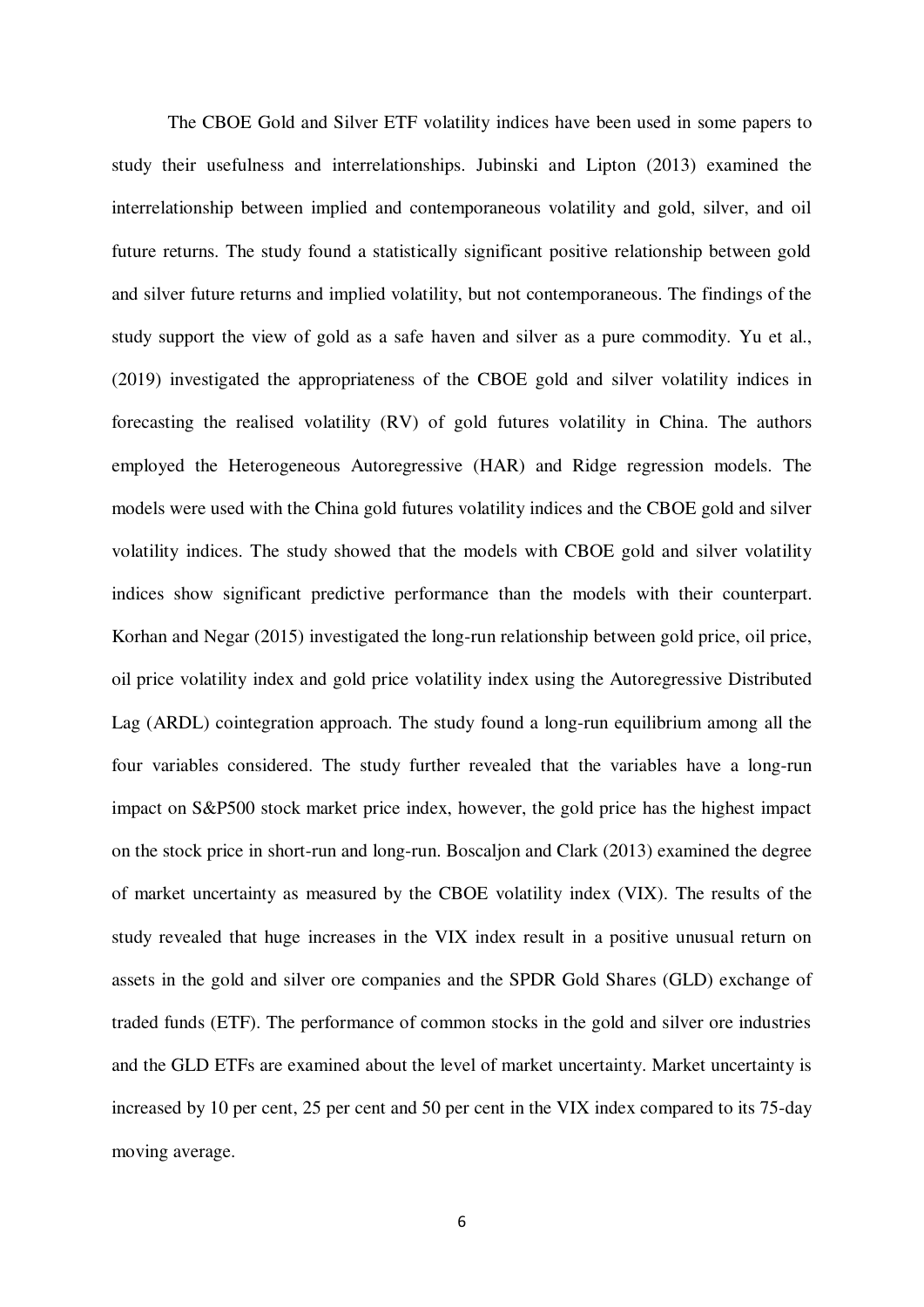With the fact that gold and silver are closed substitute, the present study seeks to investigate the market performance of the two in cointegrating analyses. Specifically, we investigate gold and silver daily prices, their stocks and their market fears (volatility indices) using the updated fractional cointegrating framework. This is the fractional cointegrating vector autoregressive (FCVAR) model of Johansen and Nielsen (2012). The results obtained are interesting since classical unit root tests could have wrongly judged the order of the paired time series, and the tests are limited in their applicability. Whereas, the overall cointegration orders of the FCVAR are found to be long-range dependent (LRD) as against I(0) series in the classical definition of cointegration. The LRD means that the effects of the shocks in the long run equilibria in the three cointegrating results are temporal.

The findings in the paper are quite interesting since this is the first paper that studied the three market performance indicators of gold and silver using fractional integration and cointegration. The results will clear the air with readers, researchers and investors as par each variable when gold and silver performances are being discussed, particularly their prices and stocks. Also, testing such relationships has implications for portfolio management and its construction since it hardly pays investors to include assets of similar pricing relationships in the same portfolio.

 The rest of the paper is structured as follows: Section 2 presents the fractional cointegration framework applied in the paper. Section 3 presents the data and the empirical results, while section 4 concludes the paper.

#### **2. Fractional Cointegrating framework**

We begin the procedure by estimating fractional differencing parameters in the series individually. This was carried out by adopting the semiparametric log-periodogram regression method by Geweke-Porter-Hudak (GPH) (Robinson, 1995a), and the Gaussian semi-parametric Local Whittle (LW) estimation method by Robinson (1995b). Robinson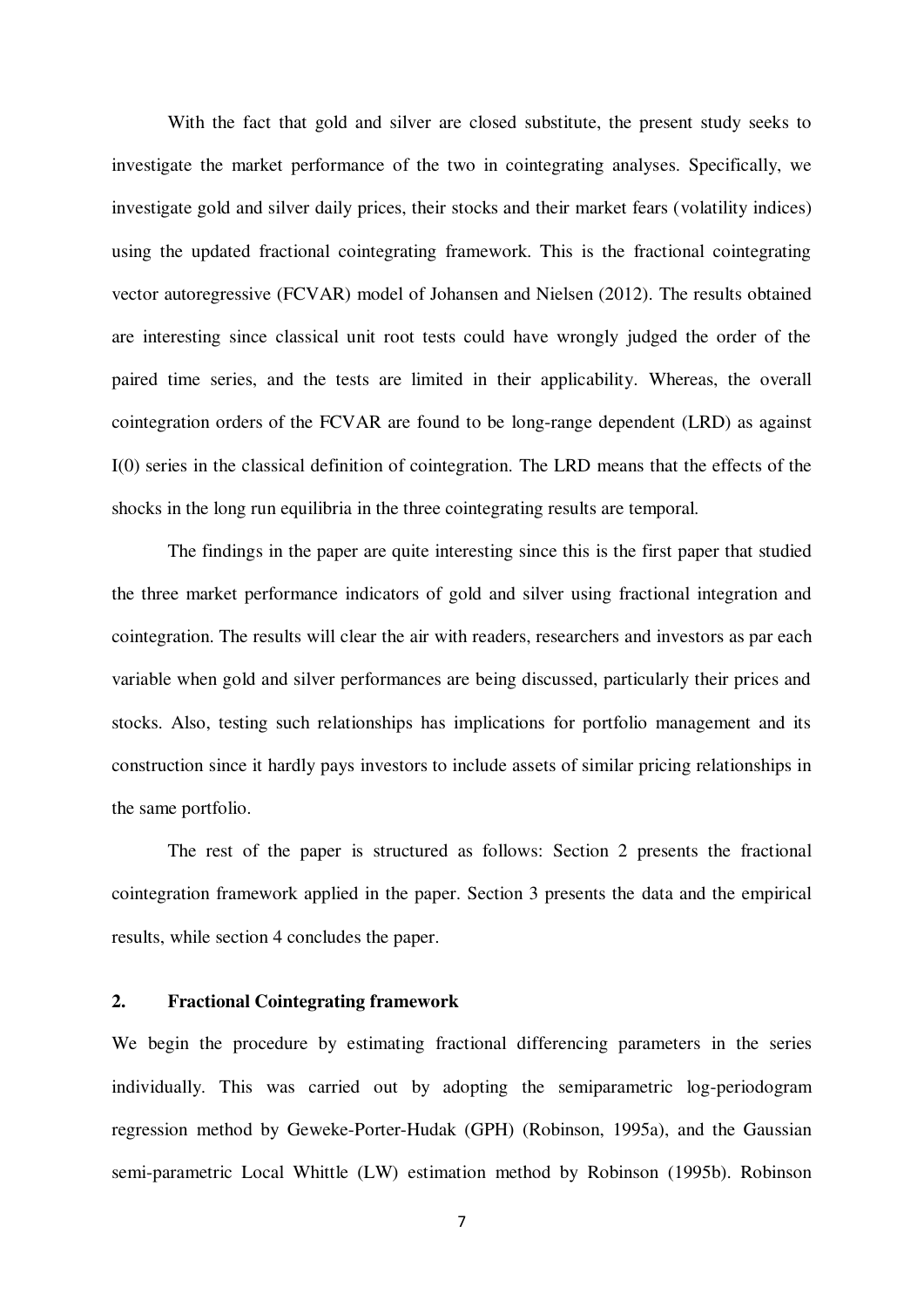(1995b), in his work, utilized the LW estimator proposed by Künsch (1987) which approximates the Maximum Likelihood Estimate (MLE) in the frequency domain.

The GPH method assumes that the spectrum of a time series process is of the form,

$$
f(\lambda) = |1 - e^{-i\lambda}|^{-2d} f^*(\lambda), \qquad (1)
$$

where  $f^*(\lambda)$  is expected to be the spectral density function that corresponds to the short-run components, Autoregressive Moving Average (ARMA) of the process. The estimated parameter *d*, in the frequency domain, was computed using the spectral density function at low frequencies represented by *m* Fourier frequencies,  $\lambda_j = 2\pi j/n$ ,  $j = 1,..., m < n/s$ . With the use of the periodogram,

$$
I(\lambda) = \frac{1}{2\pi n} \left| \sum_{t=1}^{n} e^{it\lambda} (y_t - \overline{y})^2 \right|,
$$
 (2)

to approximate the spectral density function,

$$
f(\lambda) = \left\{ 4\sin^2(\lambda/2) \right\} f_0(\lambda)
$$
 (3)

The estimate of parameter *d* is based on the GPH estimator,

$$
\hat{d} = \frac{-\sum_{j=1}^{m} (y_j - \overline{y}) \log \{I(\lambda_j)\}}{2\sum_{j=1}^{m} (y_j - \overline{y})^2}
$$
\n(4)

 As an approximation to the MLE in the frequency domain for large n*,* the LW (Gaussian Semi-parametric) estimator is given as

$$
\hat{d} = \arg\min \left( \log \left[ m^{-1} \sum_{j=1}^{m} \left\{ \frac{I\left(\lambda_{j}\right)}{\lambda_{j}^{-2d}} \right\} \right] - 2dm^{-1} \sum_{j=1}^{m} \log \left( \lambda_{j} \right) \right)
$$
(5)

For  $d \in (-0.5, 0.5)$ , the estimator is consistent and this consistency depends on the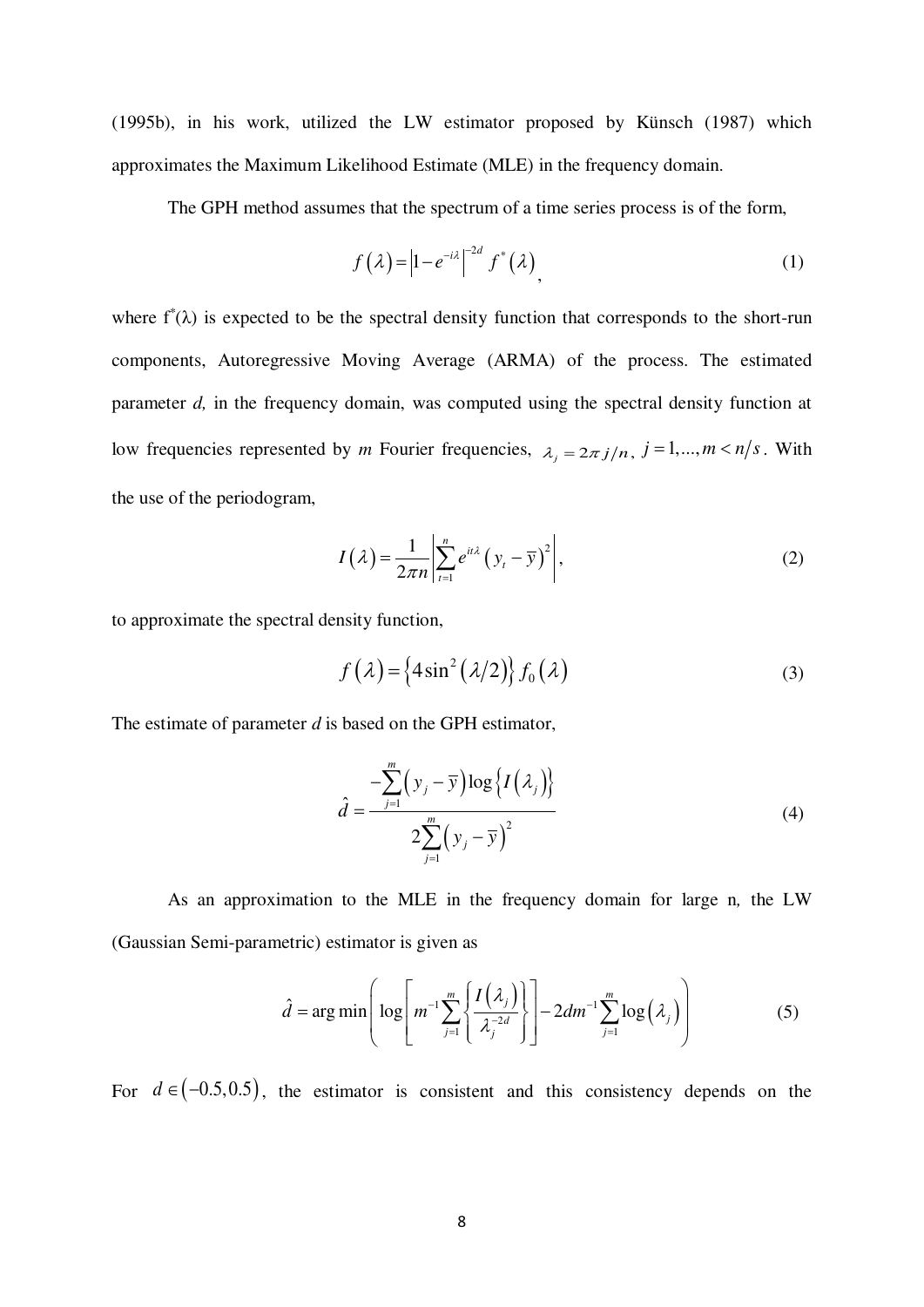bandwidth, satisfying  $\frac{1}{m} + \frac{m}{m} \rightarrow 0$ *m n*  $a + \frac{m}{2} \rightarrow 0$  as  $n \rightarrow \infty$ . Velasco (1999) further proved the consistency of the estimator when  $d \in (-0.5,1)$  and asymptotic normal for  $d \in (-0.5,0.75)$ .

Having estimated the fractional integrating parameters in the individual series, performing the test of homogeneity of the orders of integration and Hausman-type test of no cointegration is necessary and of high importance for justification sake. The null hypothesis of homogeneity (equality) of the fractional-order test is given as:

$$
H_0: d_x = d_y
$$

(6)

where  $d_x$  and  $d_y$  are the orders of integration of the two series, respectively (see Robinson and Yajima, 2002). The following test statistic is used,

$$
\hat{T}_{xy} = \frac{m^{1/2} \left(\hat{d}_x - \hat{d}_y\right)}{\left\{\frac{1}{2} \left[1 - \hat{G}_{xy}^2 / \left(\hat{G}_{xx} \hat{G}_{xy}\right)\right]\right\}^{1/2} + h(T)},\tag{7}
$$

where  $h(T) > 0$  and  $\hat{G}_{xy}$  is the  $(xy)^{th}$  element of  $\hat{\Lambda}(\lambda_j)^{-1} I(\lambda_j) \hat{\Lambda}(\lambda_j)$  with  $\hat{\Lambda}(\lambda_j) = diag \left\{ e^{i\pi \hat{d}_x/2} \lambda^{-\hat{d}_x}, e^{i\pi \hat{d}_y/2} \lambda^{-\hat{d}_y} \right\}.$ 

Thus, the equality of fractional integration parameters *d* implies that gold and silver (prices, their stocks or their volatility velocity /fear indices) share common stochastic trend if there is a joint memory parameter d<sub>0</sub> for the paired series such that  $d_0 < \min\left(d_{\text{gold}}, d_{\text{ silver}}\right)$ . Fractional integration generalizes the unit cointegration of Engle and Granger (1987) which assumes that d is restrictively set at unity (i.e.  $d = 1$ ) for each cointegrating series, and  $d_0 = 0$ . Details of other definitions of fractional cointegration and estimation methods are found in Robinson (2008). Based on this theory, a more general approach to fractional cointegration is the fractional cointegrating vector autoregressive (FCVAR) model of Johansen (2008) and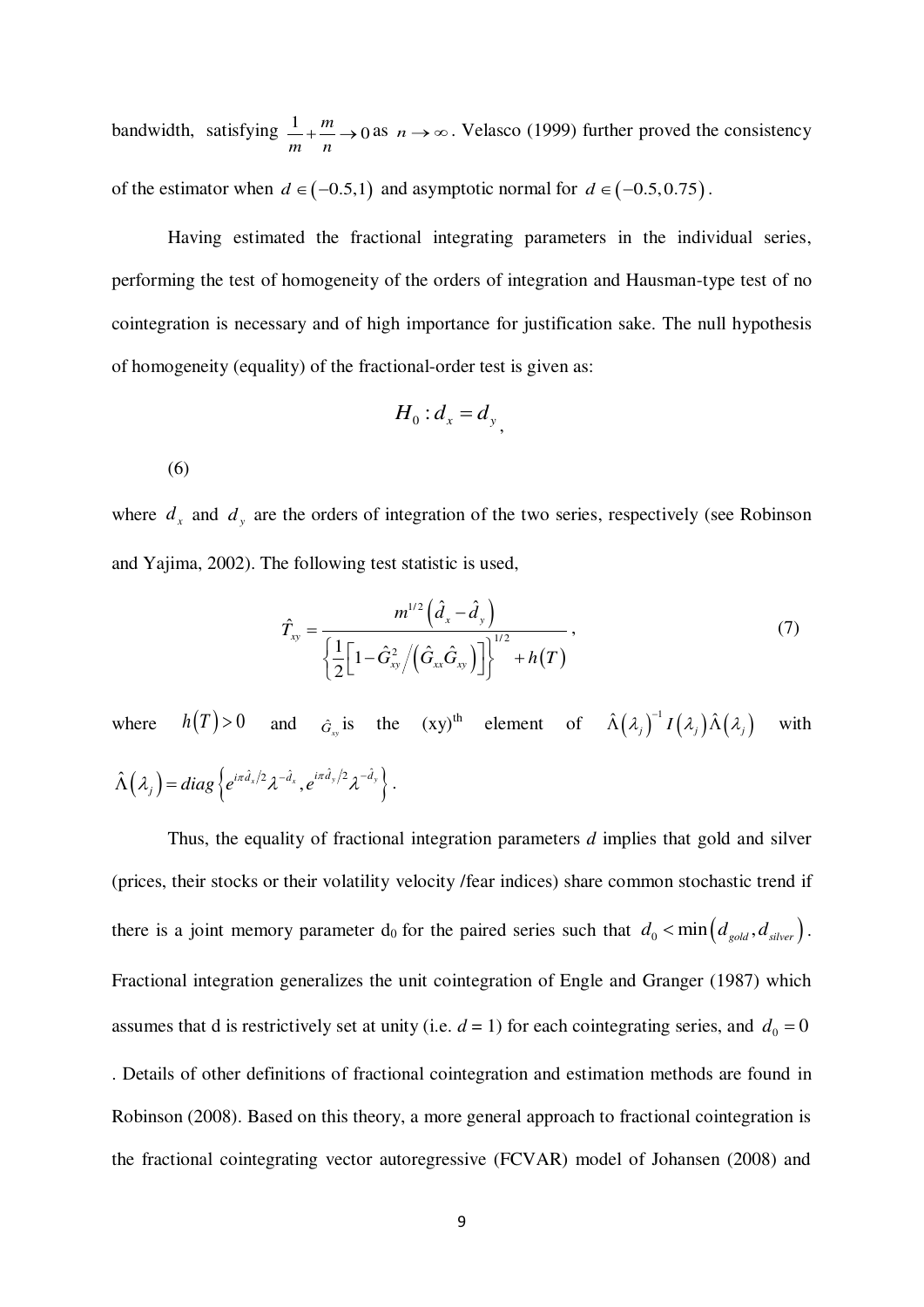Johansen and Nielsen (2012). The model specification is derived from the cointegrating VAR (CVAR) model of Johansen (2005),

$$
\Delta y_t = \alpha \beta L y_t + \sum_{i=1}^k \Gamma_i \Delta L^i y_t + \varepsilon_t
$$
\n(8)

where  $\Pi = \alpha \beta'$  is the long-run equilibrium. By replacing  $\Delta$  and *L* in (8) by their fractional versions  $\Delta^b$  and  $L_b = 1 - \Delta^b$ , respectively, and using  $y_t = \Delta^{d-b} x_t$ ,

$$
\Delta^d x_t = \alpha \beta L_b \Delta^{d-b} x_t + \sum_{i=1}^k \Gamma_i \Delta^b L_b^i y_t + \varepsilon_t
$$
\n(9)

is obtained where  $\varepsilon$ <sub>*i*</sub> is a matrix of i.i.d.  $N(0, \Omega)$ . In the FCVAR model, the parameters  $\Gamma$ <sub>*i*</sub> measure the short-run behaviour of the multivariate variables,  $y_t$ . Parameters  $\beta$  are the cointegrating relations in the system, measuring the long-run equilibria, while  $\alpha$  measures the speed of adjustment towards the equilibrium for each of the multiple variables.

 Finally, the FCVAR above is linear whereas cointegration is assumed to be constant over time, t. We then consider testing constant cointegration against time-varying (TV) cointegration following Bierens and Martins (2010). The authors applied the TV vector error correction model in which the cointegrating relations are nonlinear smooth processes. Chebyshev polynomials in time,  $\left[ P_{i,t}(t) \right]$  are used (Cuestas and Gil-Alana, 2016). The TV vector error correction model is given as,

$$
\Delta y_t = \alpha \left[ \sum_{i=0}^m \xi_i P_{i,n}(t) \right]' y_{t-1} + \sum_{j=1}^{p-1} \Gamma_j \Delta y_{t-j} + \varepsilon_t \tag{11}
$$

where  $y_t \in R^k$ ,  $\varepsilon_t \approx i.i.d.N_k(0,\Omega)$  and *n* is the number of observations,  $P_{0,n}(t) = 1$ ,  $P_{i,n}(t) = \sqrt{2} \cos \left[i\pi (t-0.5)/n\right]$  for  $t = 1,2,...,n$ , and  $i = 1,2,3,...$  Thus, the null of constant cointegration, as in Johansen (1995) with  $\Pi'_t = \Pi = \alpha \beta'$  is tested against the alternative of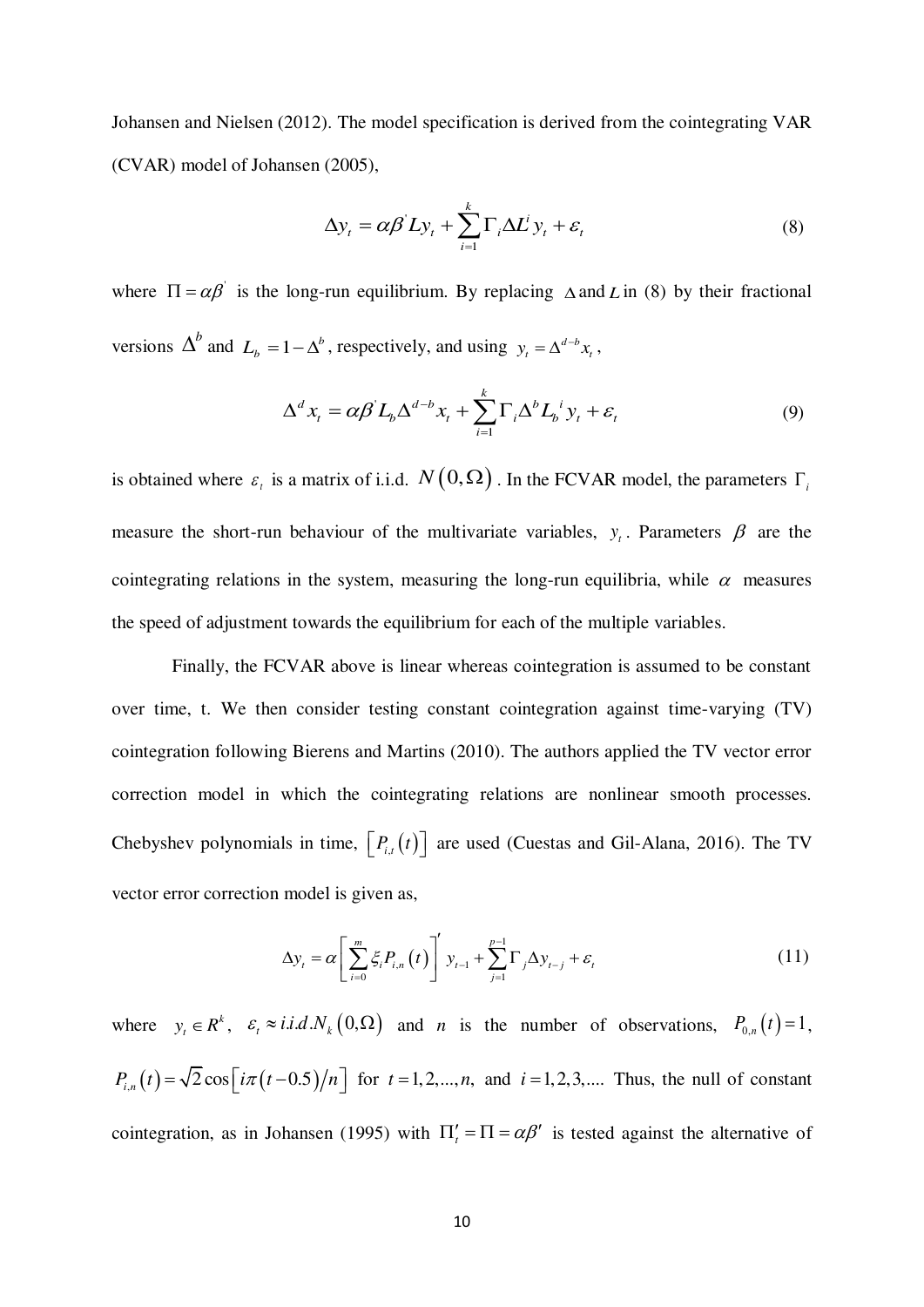$\sum_{i} \xi_i P_{i,n}(t)$ *m*  $\mu_t - 11 - \alpha p_t - \left[ \sum_{i=0} S_i \mathbf{r}_{i,n} \right]$  $\alpha \beta_i = \sum_i \xi_i P_{i,n} (t)$  $=$  $\Pi'_{t} = \Pi = \alpha \beta_{t} = \left[ \sum_{i=0}^{m} \xi_{i} P_{i,n}(t) \right]$ , where  $\alpha$  and  $\beta$  are  $k \times r$  matrices of rank  $r$ . In the case of

bivariate cointegration, *r* is set at 1.

#### **3 Data and Empirical Results**

The data used in the paper are daily prices, stock indices and market fear gauges (volatility velocity) of gold and silver. Gold and silver prices (GCF and SIF) are London bullion prices at the close of the trading day. Gold and silver stock indices are the VanEck Vectors Gold Miners ETF (GDX) and iShares Silver Trust (SLV) indices, respectively; and these were retrieved from Yahoofinance website, [https://yahoofinance.com.](https://yahoofinance.com/) The volatility indices for gold and silver stocks are the market fear gauges of the two commodities, computed by the Chicago Board Options Exchange (CBOE) and are labelled as GVZCLS and VXSLVCLS, respectively. These were retrieved from the Federal Reserve Bank of St Louis Economic Database (FRED) at the website [https://fred.stlouisfed.org.](https://fred.stlouisfed.org/) The time-series span from 04 May 2011 to 31 July 2020, based on data availability for all the series.

Plots of each paired series are given in Figures 1-3. In Figure 1, gold price (GCF) and silver price (SIF) are plotted; it is found that silver prices decreased slowly over the period since 2011. This is glaring between 2013 and around 2014. The price of gold rises from the first quarter of 2013 till the date of reporting due to the increase in the safe-haven appeal for gold as a result of the global decline in economic growth, and interruption in the economic activities which have driven investors away from risky assets. From the second quarter of 2012 to the second quarter of 2013, we observe a sharp decline in the prices of gold and silver. From February 2016 to mid-August 2016, we observe a gradual increase in the price of both gold and silver after which there is a gradual decrease till late December 2016 reaching \$1056 per ounce in December 2016. Prices of gold rebound back astronomically since then. The Covid-19 period, around March-April 2020 caused another sharp decline,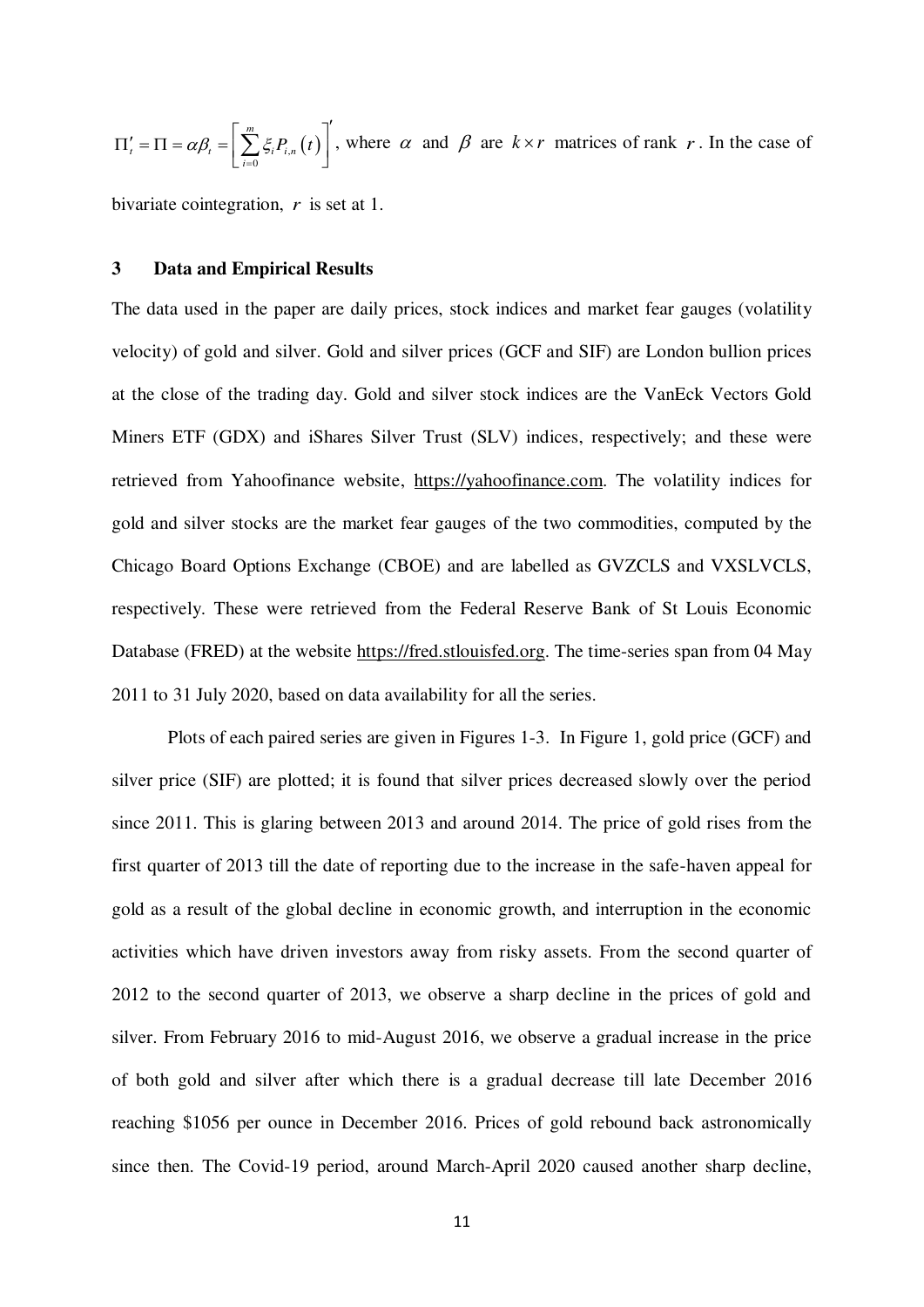however, silver prices quickly rebound back. Prices of these two commodities show likely co-movements to a certain extent. By looking at the performance of stocks of these two commodities (GDX and SLV), from the start of the data sample in 2011, there is a sharp decrease in stock markets performance and this stabilized in late 2015 (see Figure 2). Gold stocks gained momentum in 2016 for about 8 months and the prices decreased and later stabilized. Both stock indices experienced a sharp decline in March-April 2020 Covid-19 pandemic period and stock markets have since then recorded higher performance. By looking at their volatility velocity/fear gauge indices, those long spikes in Figure 3 for gold volatility index (GVZCLS) and (VXSLVCLS) coincide with the period of market turbulence, where commodity prices reduced sharply due to market uncertainty. The variations in Gold volatility velocity index are likely to be higher than that of silver as it is observed in Figure 3. This is due to market demand and supply of gold during the turbulence period since 2011.

# **PUT FIGURES 1-3**

We present the descriptive statistics in Table 1. Gold prices have a mean value of \$1383.59, a median value of \$1309.2, a minimum and a maximum value of \$1050.8 and \$1998.0, respectively. The skewness value (0.70) for gold prices indicates that the price movement over time is positively skewed with a platykurtic distribution (kurtosis = 2.33). Silver prices have a mean value of 20.63, a value very lower (difference of 1362.96) compared to that of gold, the median value of 17.52, a minimum and maximum value of 1050.8 and 1998.0, respectively. The skewness and kurtosis values are 1.44 and 4.07, respectively, indicating a positively skewed and a leptokurtic distribution. Gold and silver stocks indices have mean values of 29.20 and 19.79, respectively. There is a little difference (difference  $\leq$  10) between the mean values of gold and silver stock indices; minimum and maximum values for gold stock indices are 12.47 and 66.63, respectively, while the minimum and maximum values for silver-stock indices are 11.21 and 47.26, respectively. The stock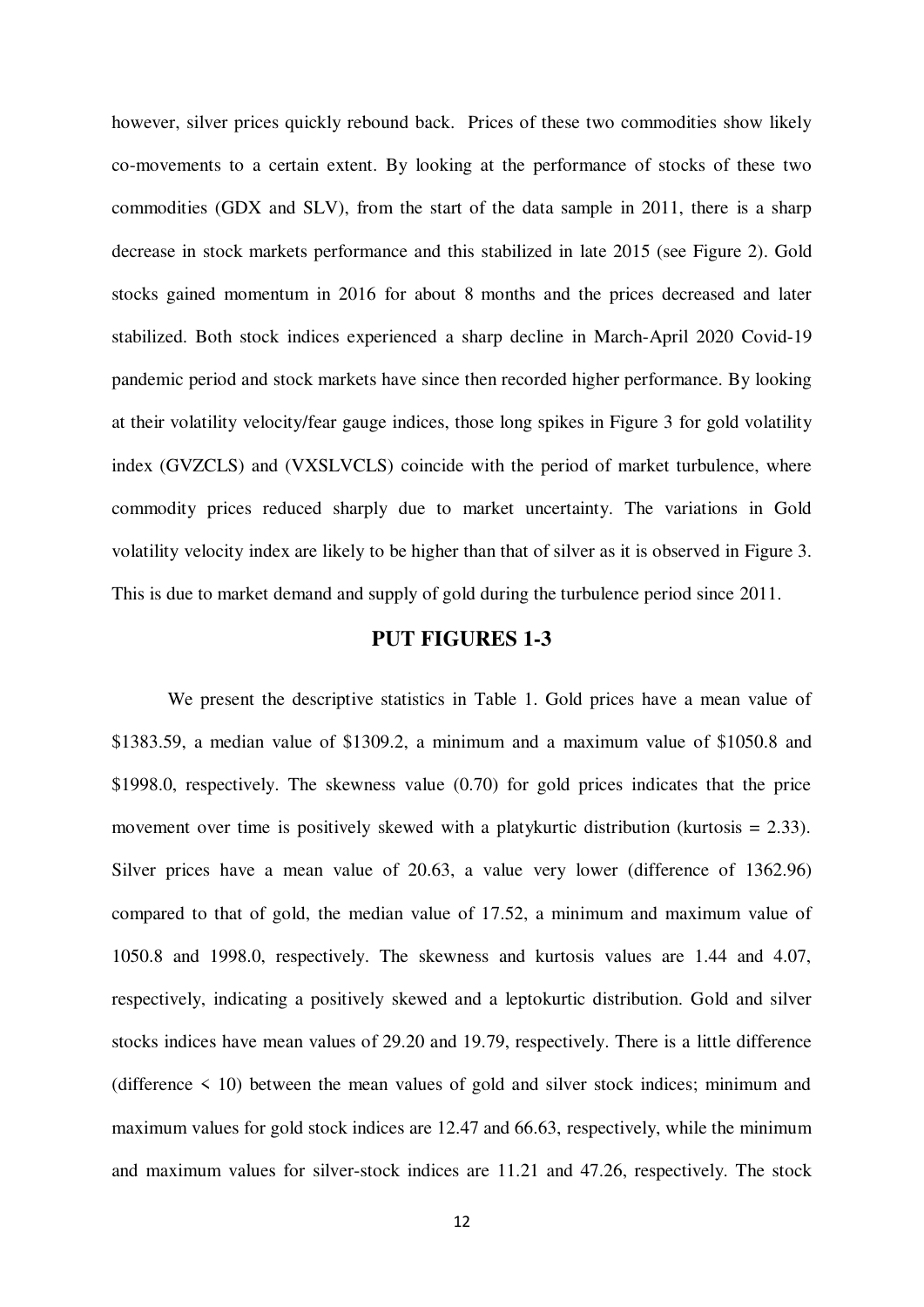indices for both gold and silver have a positively skewed and a leptokurtic distribution (skewness for gold and silver stocks indices are 1.25 and 1.43, respectively; kurtosis for gold and silver stock indices are 3.24 and 4.02, respectively). Gold and silver volatility indices have mean values of 16.84 and 29.14, respectively; Minimum and maximum values for gold volatility indices are 8.88 and 48.98, respectively, while the minimum and maximum values for silver volatility indices are 14.89 and 100.66, respectively. This is an indication that the silver markets are more volatile compared to the gold market. The result of the volatility indices indicates a positively skewed distribution for gold and silver volatility indices, both having a sharper peaked (leptokurtic) distribution.

#### **PUT TABLE 1**

Table 2 presents the results of the classical unit root tests, the ADF (Augmented Dickey-Fuller) and PP (Phillip Peron) tests, conducted on the gold and silver prices, stock indices, and volatility indices, respectively. The tests were carried out using three regression cases: i) with no intercept and trend, ii) with intercept only, and iii) with intercept and trend. The results reflect no rejections of the unit root hypothesis in the gold and silver prices, and gold and silver stock indices. For the case of gold and silver volatility velocity indices, the decision of unit root is inconclusive as intercept and intercept with trend models indicates no unit root in the paired series based on ADF and PP tests. Noting that unit root tests (ADF and PP) are insensitive to fractional unit roots, thus there is the need for a robust unit root test that judged accurately the unit root order of the time series since unit root testing is important in modelling, forecasting and policymaking (Box, Jenkins and Reinsel, 2008).

# **PUT TABLE 2**

Table 3 presents the results of the fractional unit root (i.e. fractional integration) on the time series, using both Whittle semi-parametric and log-periodogram (GPH) approaches.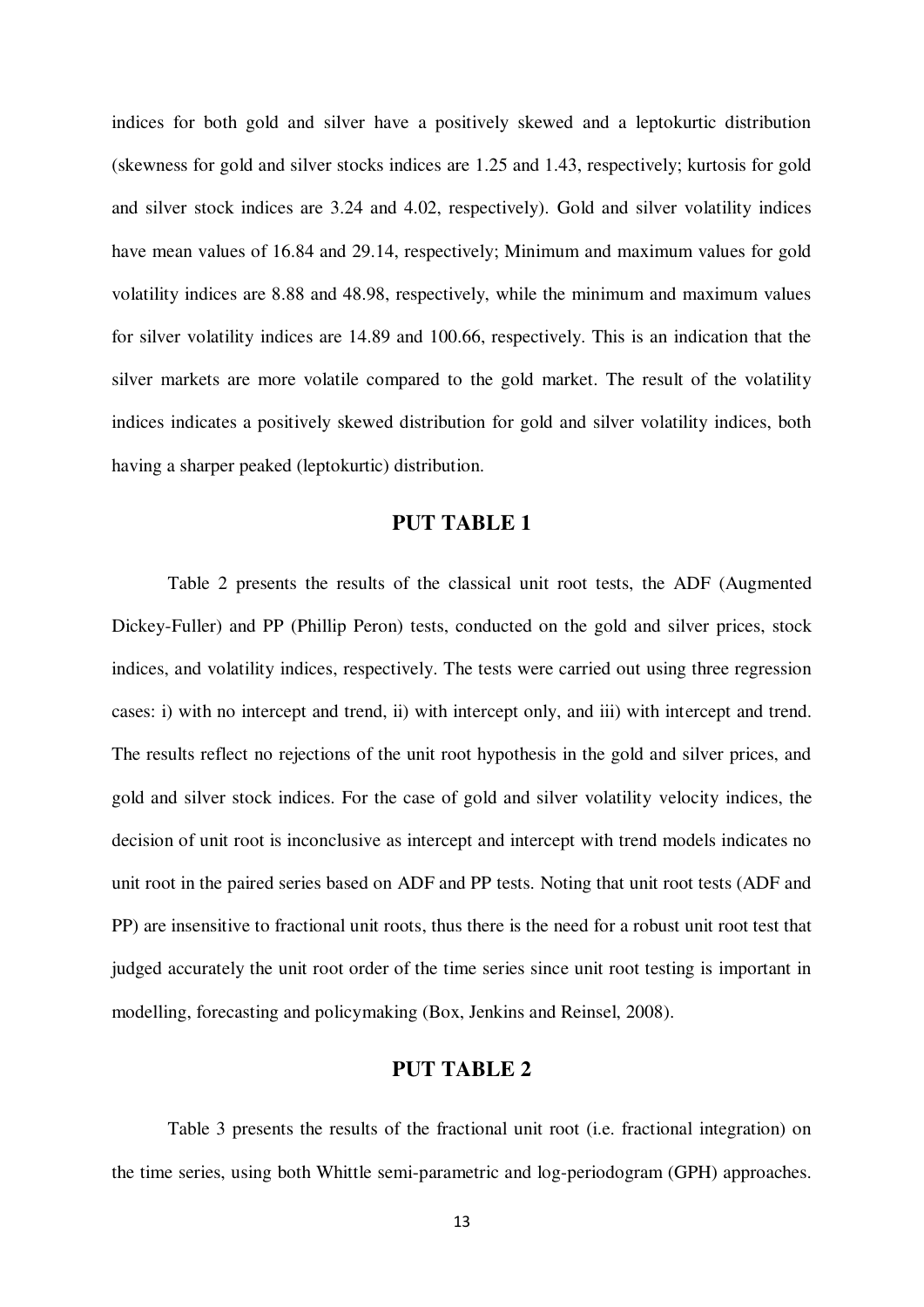The results are computed for three periodogram points  $m = j^{0.6}$ ,  $m = j^{0.7}$  and  $m = j^{0.8}$ . Fractional integration estimates, *d*s are computed fairly around 1 in all cases across the three periodogram points for the six time series. By comparing the series pairwise i.e. GCF/SIF, GDX/SLV and GVZCLS/VXSLVCLS, the corresponding fractional integration orders for corresponding periodogram points are fairly similar. Thus, we conducted the homogeneity of fractional order test since equality of unit root, as recommended in Engle and Granger (1987) is part of the cointegration procedure. The results of the test, discussed earlier in the methodology are given in Table 4. The test results indicated no significant differences in the paired fractional orders since test statistics are all less than 1.96 two-tail t-tests.

## **PUT TABLE 3**

## **PUT TABLE 4**

With the motivation, we applied a more general and newly proposed fractional cointegration method, which tests for fractional cointegration and as well estimated fractional cointegration model. In the bivariate setting applied in this paper, we have the results of the rank test for the FCVAR model in Table 5 Panel a. The test computes the log-likelihood and Likelihood Ratio (LR) statistics for rank 0, 1 and 2. The results show that cointegrating rank of 0 against 1 is rejected based on the LR statistic 12.827, and rank 1 cannot be rejected further against rank 2. Thus, fractional cointegration exists between the three paired variables (gold and silver prices, their stocks and their volatilities). In Table 5 Panel b, we present the FCVAR model results. The fractional integration estimate  $\hat{d}$  is the joint estimate for paired series. For the three cointegrating pairs GCF/SIF, GDX/SIF and GVZCLS/VXSLVCLS, these are 0.980, 1.003 and 1.016, respectively, while the cointegrating order  $\hat{b}$  is not less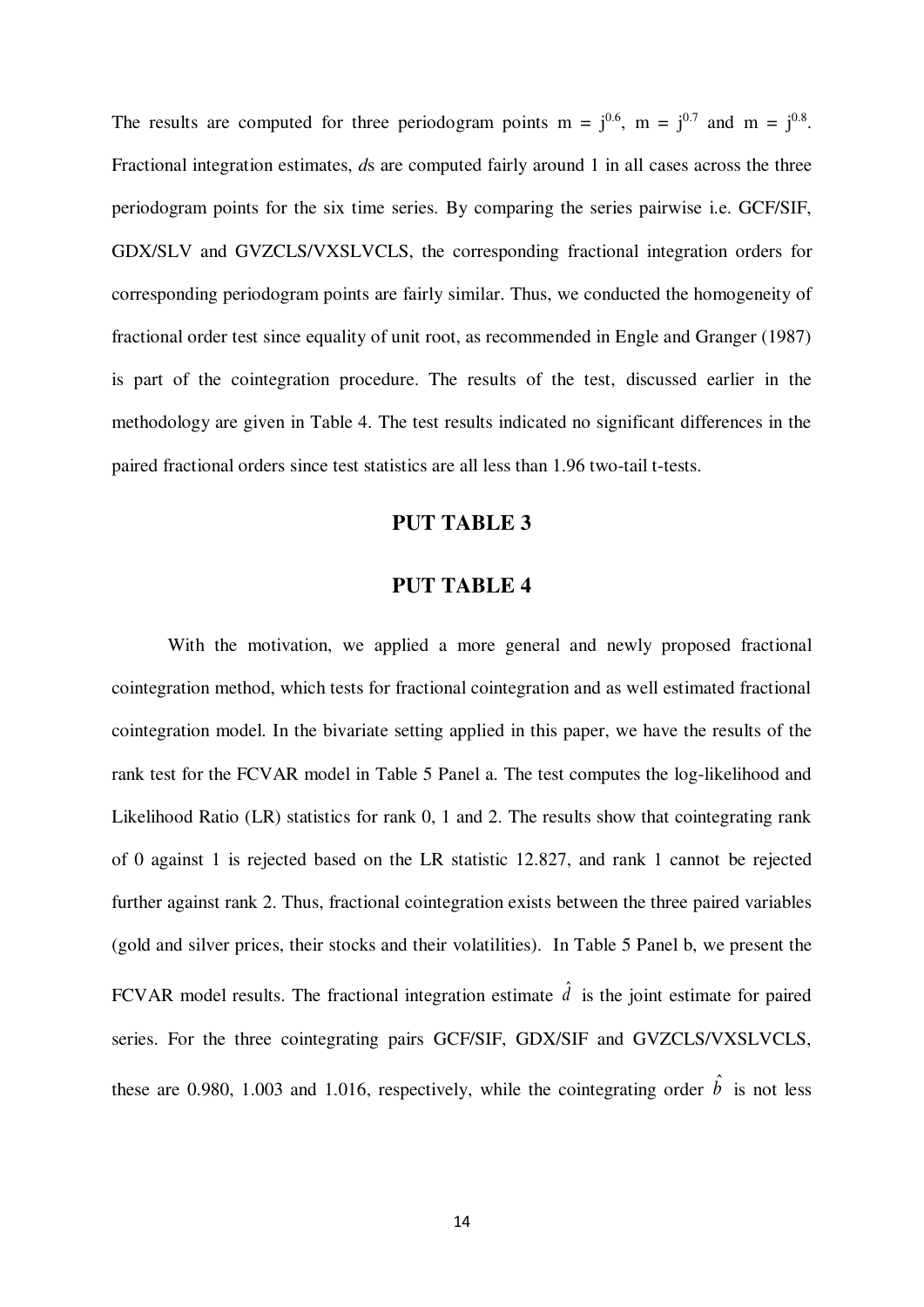than 0.5 in each case implying strong cointegration.<sup>3</sup>. Thus estimates  $\hat{d}$  **-** $\hat{b}$ , i.e.  $\hat{d}_0$  are values that are less than corresponding values of fractional integration reported in Table 3 and these are in long-range dependency range,  $0 < \hat{d} - \hat{b} < 1$  unlike as in the classical cointegration where  $\hat{d} - \hat{b} = 0$ .

## **PUT TABLE 5**

Having established fractional cointegration, the onus is to check for robustness since Johansen's cointegration tests are based on linearity. Thus, we checked for constant cointegration against time-varying cointegration using Bierens and Martins (2010) earlier described. The results, as presented in Table 6 showed no rejection of constant cointegration against-time varying cointegration in gold and silver prices (GCF/SIF) and gold and silver stocks (GDX/SLV) relationship while constant cointegration is rejected against time-varying cointegration for gold and silver fear gauges (GVZCLS/VXSLVCLS).

# **PUT TABLE 6**

Our paper is the first along the line of thoughts using fractional cointegration to study the dynamics of prices, stocks behaviour and market fear (volatility velocity) of gold and silver. Previous works by authors such as Christian et al. (2015), Zhu et al. (2016) and Bibhuti et al. (2019) did obtain cointegration evidence between gold and silver but they are different in the methodological approaches. On gold and silver mining stocks and their market fear gauges, works are few on their inter-relationships, ours is still the first putting the three gold and silver performance measurements in a unified analysis.

#### **4. Conclusions**

 $\overline{a}$ 

<sup>&</sup>lt;sup>3</sup> Nielsen and Popiel (2018) noted  $0 < b < 0.5$  as the weak cointegration case while strong cointegration is when  $0.5 < b < d$ .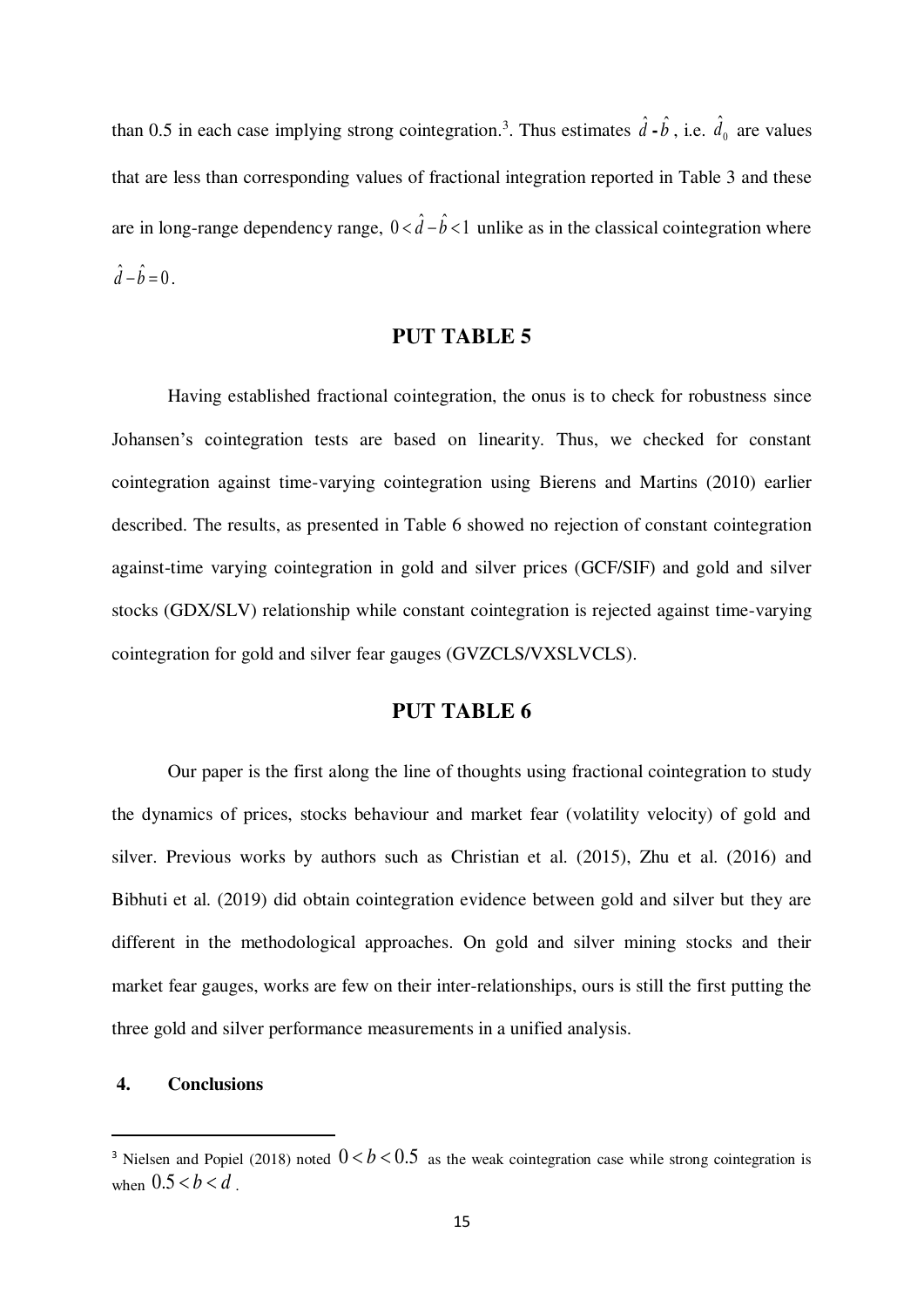The paper investigated long-run relationships between gold and silver prices, their stocks, as well as their market, fear indices. Gold and silver prices are the daily closing prices at London bullion prices, while Gold and silver stock indices analyzed are the VanEck Vectors Gold Miners ETF (GDX) and iShares Silver Trust (SLV) indices, respectively. The volatility indices for the commodity stocks are the Chicago Board Options Exchange (CBOE) market fear gauges of the two commodities. These three market indicators for gold and silver are often used to weigh market performances of the commodities, noting that silver is a close substitute to gold. Having considered historical datasets from 04 May 2011 to 31 July 2020, we considered updated fractional cointegration framework between the two commodities by checking if paired prices of the commodities, their stocks and their fear indices are cointegrated. First, fractional integration test indicated the plausibility of series being I(d) with values of d around 1 in all cases and homogeneity test that gold and silver have similar persistence order. Second, by testing and estimating FCVAR, the rank test showed evidence of fractional cointegration in the paired series for prices, stocks and fear indices. Third, detected cointegrations for prices and stocks of gold and silver are constant, while cointegration for their fear indices is time-varying.

The findings imply that prices of gold and silver determine stocks market behaviour of the commodities. Our findings have implications for portfolio managers in the sense that it does not often pay investors to include assets of similar pricing relationships in the same portfolio.

#### **Reference**

Bierens, H. J. and Martins, L. F. (2010). Time-Varying cointegration. Econometric Theory, **26**, 1453–1490.

Bibhuti, R. M., Ashis K. P., Aviral, K. T., and Muhammad, S. (2019). The dynamic causality between gold and silver prices in India: Evidence of using time-varying and non-linear approaches. Resources Policy. 62, 66 – 76.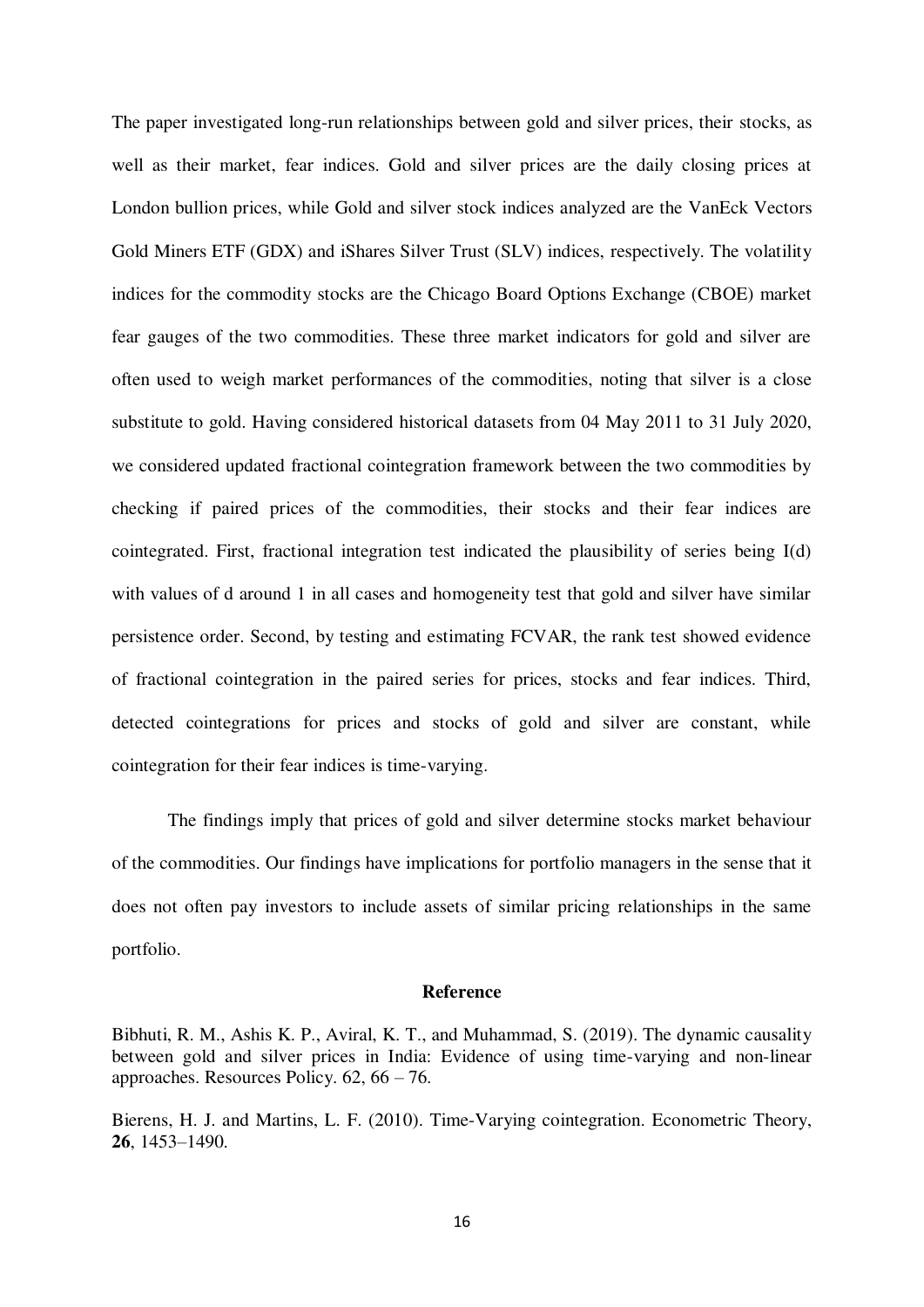Box, G. E. P., Jenkins, G. M. and Reinsel G. C. (2008). Time Series Analysis: Forecasting and Control. 4th ed. Wiley: Hoboken, New Jersey.

Boscaljon, B. and Clark, J. (2013). Do Large Shocks in VIX Signal a Flight-to-Safety in the Gold Market? Journal of Applied Finance, 2, 1-12

Christian, P., Marian, R., and Sebastian, R. (2015). Cointegration of the prices of gold and silver: RALS – based evidence. Finance Research Letters. 15, 133 – 137.

Ciner, C. (2001). On the long run relationship between gold and silver prices A note. Global Finance Journal, 12, 299- 303.

Cuestas, J. C. and Gil-Alana, L. A., (2016). Testing for long memory in the presence of nonlinear deterministic trends with Chebyshev polynomials. DE GRUYTER. DOI 10.1515/snde-2014-0005

Dar, A. B., Bhanja, N. and Paul, M. (2019). Do gold mining stocks behave like gold or equities? Evidence from the UK or the US. International Review of Economics and Finance, 59: 369-384.

Emmrich, O. and McGroarty, F. (2013). Should gold be included in institutional investment portfolio? Applied Financial Economics 23, 1553-1565

Engle, R. F. and Granger, C. W. J. (1987). Cointegration and error correction model. Representation, estimation and testing. Econometrica 55, 251-276.

Escribano, A. & Granger, W. J. (1998) Investigating the relationship between gold and silver. Journal of Forecasting. Vol. 17, pp. 81-107. John Wiley & Sons Ltd.

Gil-Alana, L. A., Yaya, O. S. and Awe, O. O. (2017). Time series analysis of co – movement in the prices of gold and oil: Fractional cointegration approach. Resource Policy. 53, 112 – 124.

Korhan K. G. and Negar F. (2015). The Interactions among Gold, Oil, and Stock Market: Evidence from S&P500. Procedia Economics and Finance 25, 478 – 488

Ivanov, S. I. (2013). The influence of ETFs on the price discovery of gold, silver, and oil. Journal of Economic and Finance 37, 453-462

Johansen, S. (1991). Estimation and hypothesis testing of cointegration vectors in Gaussian vector autoregressive models. Econometrica 59, 1551-1580.

Johansen S. (1995). Likelihood-Based Inference in Cointegrated Vector Autoregressive Models. New York: Oxford University Press.

Johansen S. (2005**).** Interpretation of Cointegrating Coefficients in the Cointegrated Vector Autoregressive Model. Oxford Bulletin of Economics and Statistics. doi.org/10.1111

Johansen, S. and Nielsen, M. O. (2012) Likelihood inference for a fractionally cointegrated vector autoregressive model. Econometrica 80: 2667-2732.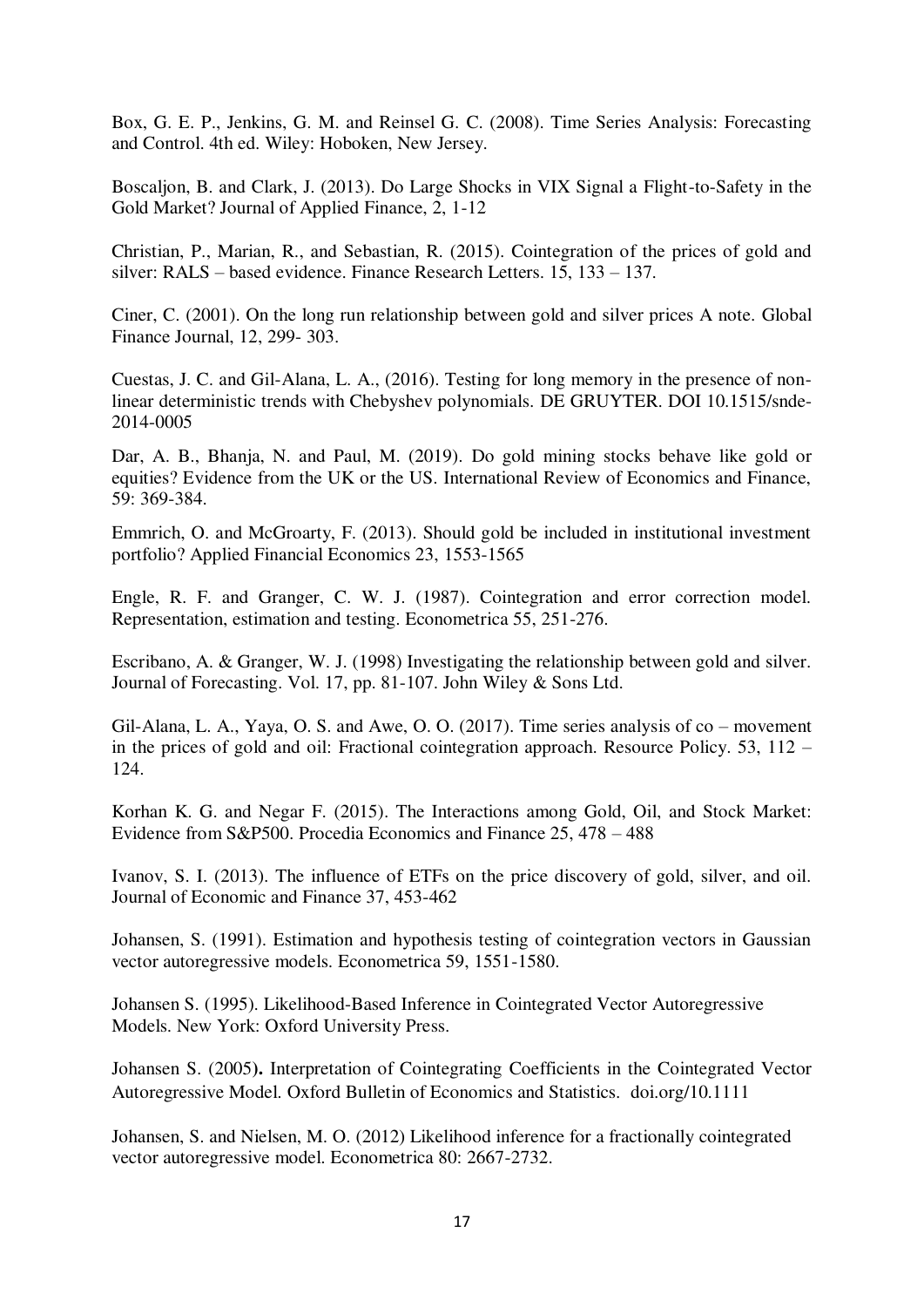Jubinski, D. and Lipton, A. F. (2013). VIX, Gold, Silver, and Oil: How do commodities react to financial market volatility? Journal of Accounting and Finance, 13(1), 70-88.

Karsten, S. (2018). Are gold and silver cointegrated? New evidence from quantile cointegrating regressions. Journal of Banking and Finance. 88, 44 – 51.

Künsch, H. R. (1987). Statistical Aspects of Self-similar Processes, in Proceedings of the First World Congress of the Bernoulli Society, 1, 67—74, ed. by Yu. Prohorov and V. V. Sazanov. Utrecht: VNU SciencePress.

Mani, G. and Vuyyuri, S. (2005). Gold Pricing in India: An Econometric Analysis. Journal of Economic Research, Vol. 16, No. 1.

Naylor, M. J., Wongchoti, U., and Gianotti, C. (2011). Abnormal Returns in Gold and Silver Exchange-Traded Funds. The Journal of Index Investing 2, 96-103

Paul, M., Bhanja, N. and Dar, A. B. (2019). Gold, gold mining stocks and equities-partial wavelet coherence evidence from developed countries. Resources Policy, 62: 378-384.

Michael, S. J. and Swanson, P. J. (1981). On the Efficiency of the Markets for Gold and Sliver. Journal of Business 54(3).

Robinson, P.M. (1995a). Log-periodogram Regression of Time Series with Long Range Dependence. Annals of Statistics, Vol. 23, pp. 1048-1072.

Robinson, P. M. (1995b). Gaussian Semiparametric Estimation of Long Range Dependence, Annals of Statistics, Vol. 23, pp. 1630-1661.

Robinson, P. M. (2008). Multiple Local Whittle Estimation in Stationary Systems. Annals of Statistics 36, 2508-2530.

Robinson, P. M. and Yajima, Y. (2002). Determination of cointegrating rank in fractional systems. Journal of Econometrics 106, 217-241.

Velasco, C. (1999). Non-stationary log-periodogram regression. Journal of Econometrics 91, 325-371.

Yu, W., Chao, L., Yan, L., Xunhui, Z. and Guiwu, W. (2019). Can CBOE gold and silver implied volatility help to forecast gold futures volatility in China? Evidence based on HAR and Ridge regression models. Finance Research Letters, <https://doi.org/10.1016/j.frl.2019.09.002>

Zhu, H., Peng, C., and You, W. (2016). Quantile behaviour of cointegration between silver and gold prices. Finance Research Letters, 19: 119 – 125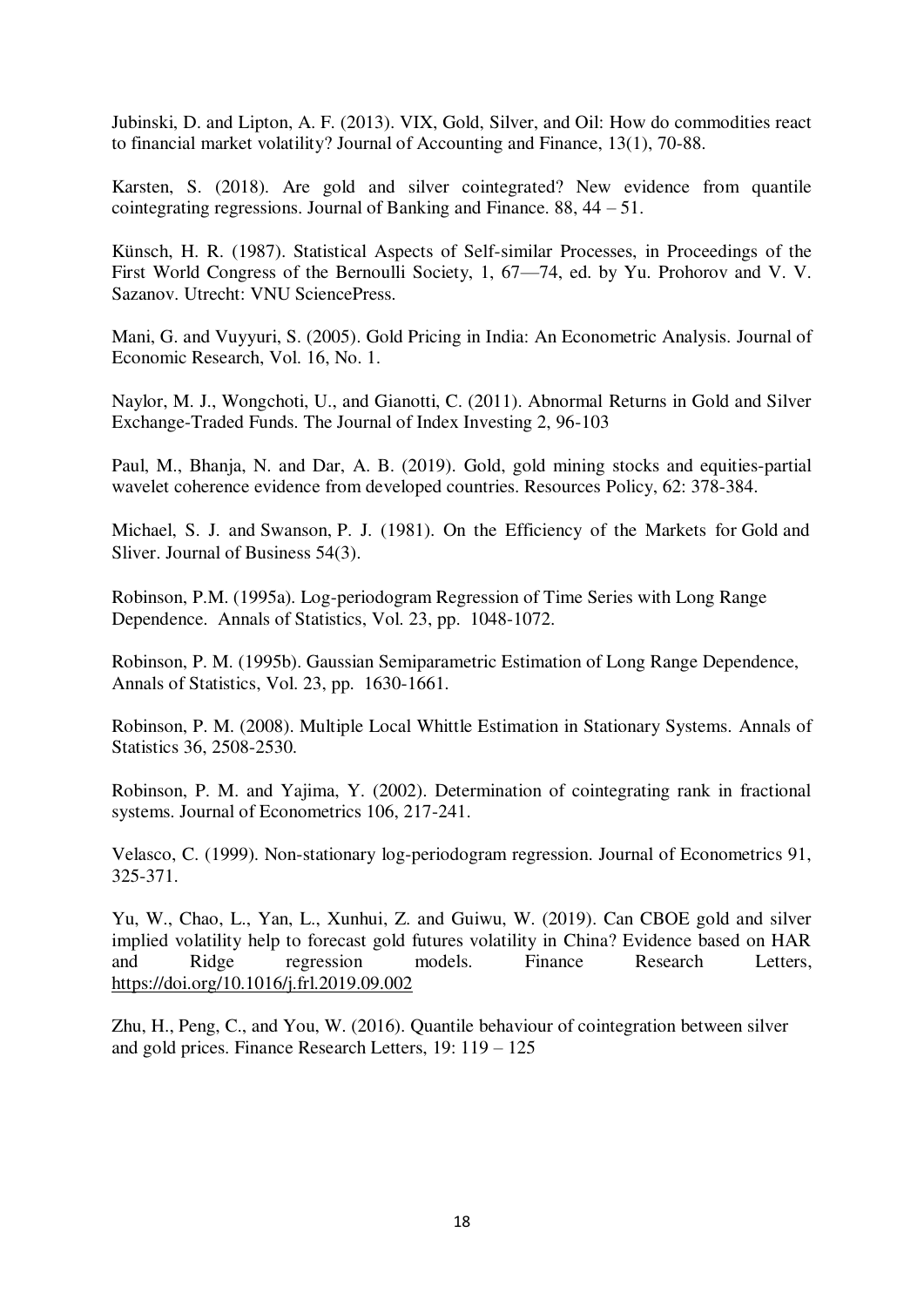





**Figure 2: Co-movement of Gold and Silver stock indices**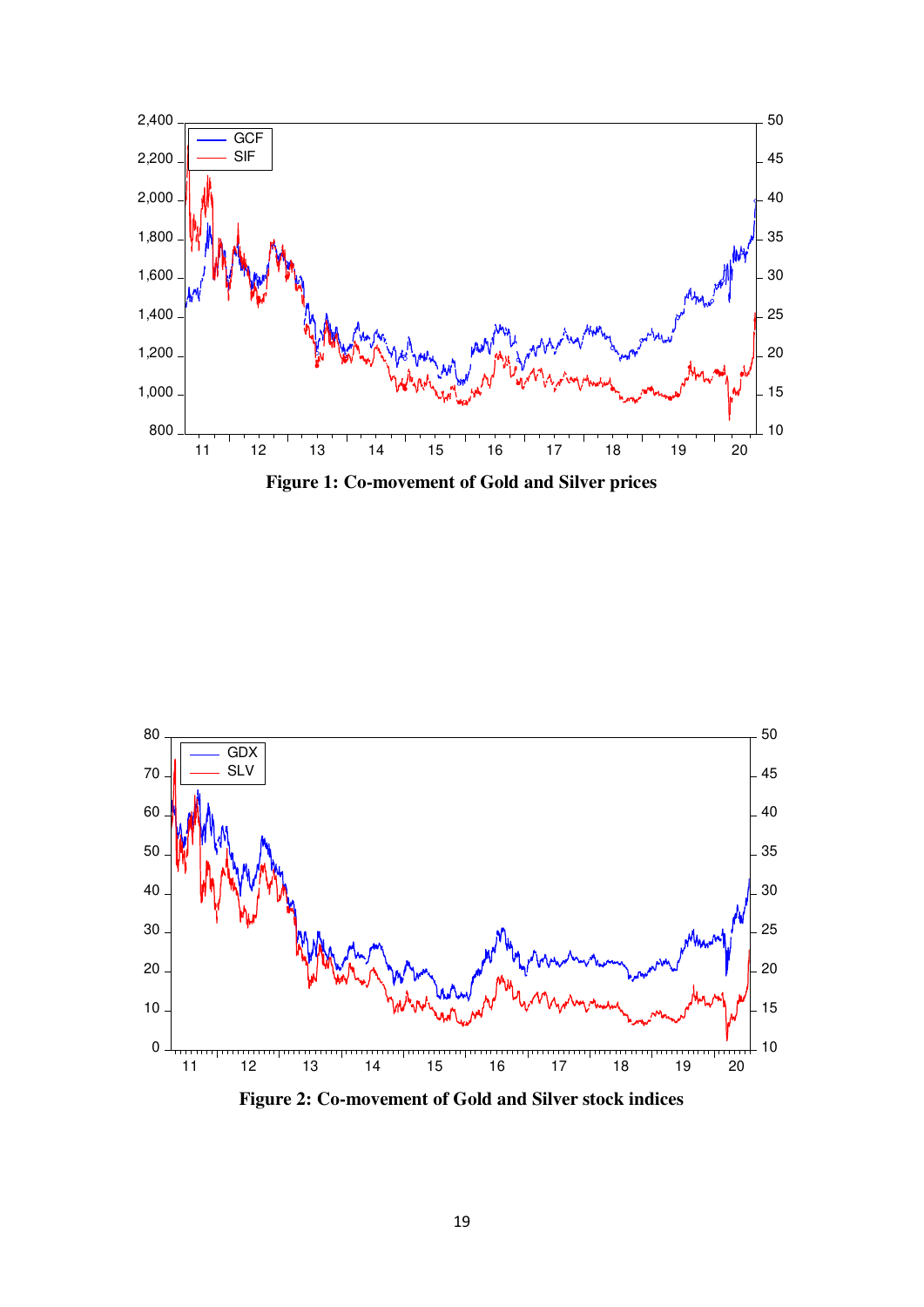

**Figure 3: Co-movement of Gold and Silver Fear gauge/Volatility indices**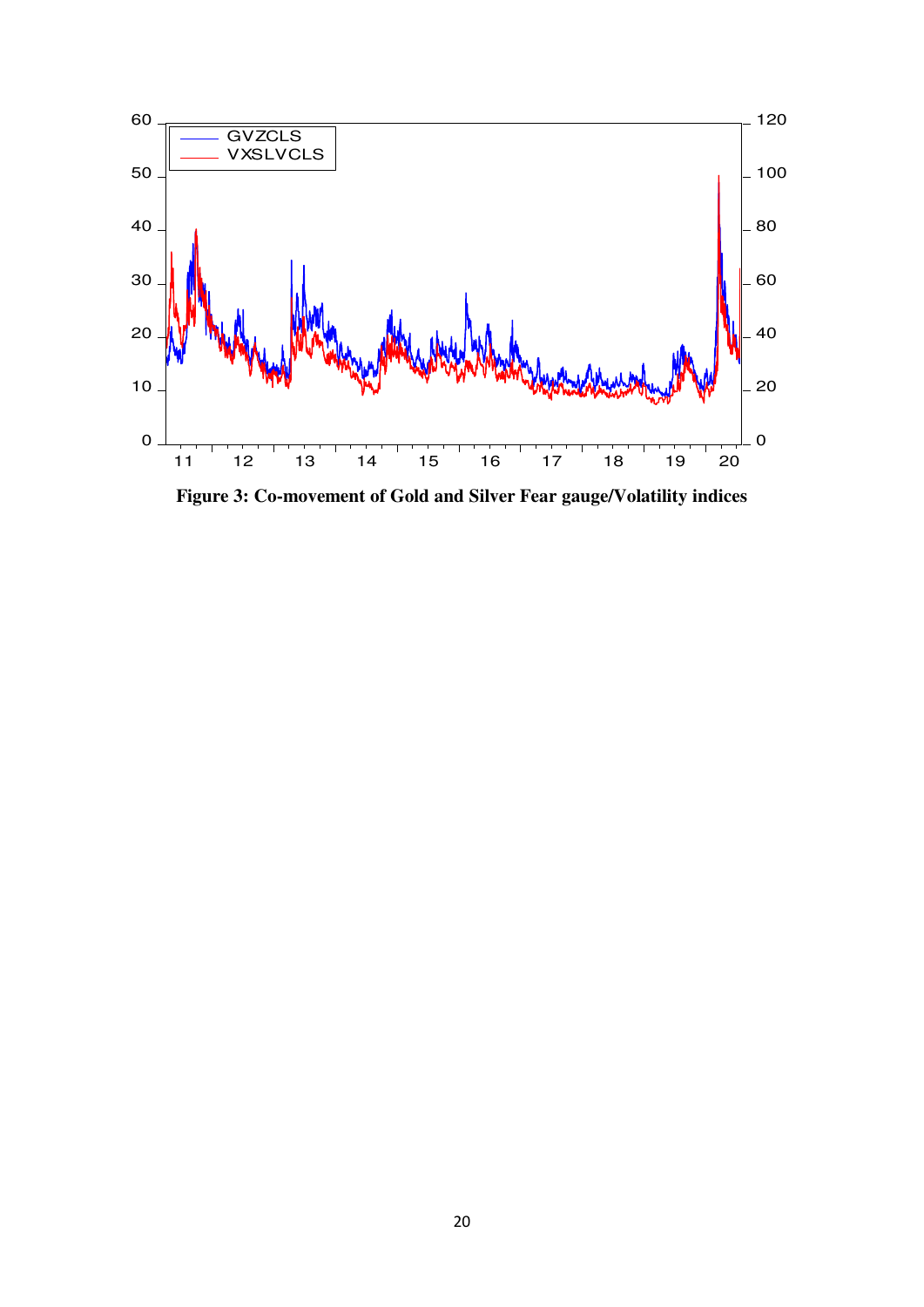|                 | <b>GCF</b> | <b>SIF</b> | <b>GDX</b> | <b>SLV</b> | <b>GVZCLS</b> | <b>VXSLVCLS</b> |
|-----------------|------------|------------|------------|------------|---------------|-----------------|
| Mean            | 1383.59    | 20.63      | 29.20      | 19.79      | 16.84         | 29.14           |
| Median          | 1309.20    | 17.52      | 24.05      | 16.54      | 15.99         | 27.22           |
| Maximum         | 1998.00    | 48.58      | 66.63      | 47.26      | 48.98         | 100.66          |
| Minimum         | 1050.80    | 11.77      | 12.47      | 11.21      | 8.88          | 14.89           |
| Std. Dev.       | 198.67     | 6.98       | 12.60      | 6.98       | 5.28          | 10.49           |
| <b>Skewness</b> | 0.70       | 1.44       | 1.25       | 1.43       | 1.37          | 1.61            |
| Kurtosis        | 2.33       | 4.07       | 3.42       | 4.02       | 5.92          | 7.04            |
| Jarque-Bera     | 233.52     | 925.61     | 632.26     | 896.62     | 1621.69       | 2704.79         |
| Probability     | 0.0000     | 0.0000     | 0.0000     | 0.0000     | 0.0000        | 0.0000          |

**Table 1: Descriptive statistics**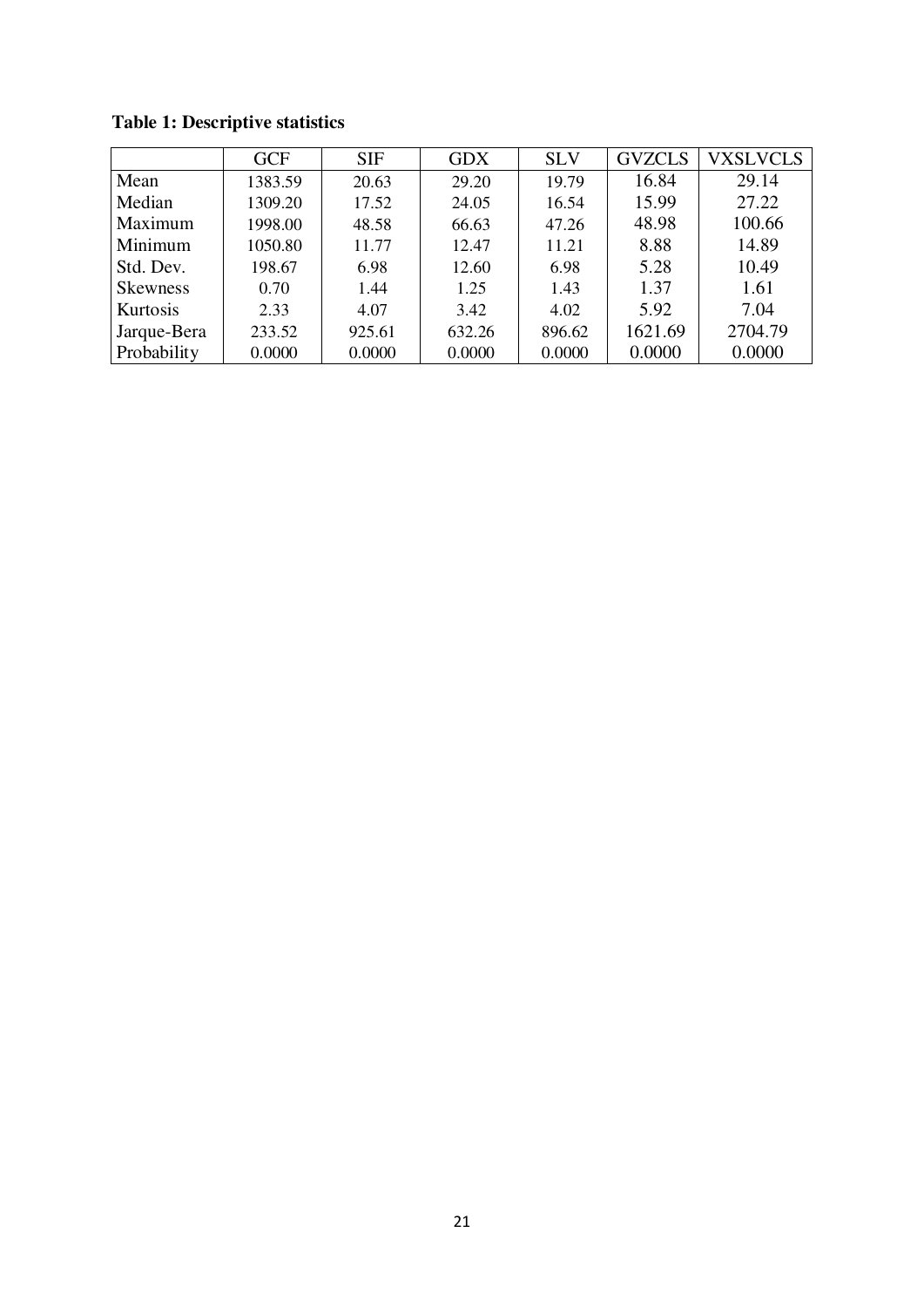# **Table 2: Unit root tests**

| <b>ADF</b> test |                |                   |                      |  |  |
|-----------------|----------------|-------------------|----------------------|--|--|
| Ticker          | None           | Intercept only    | Intercept with trend |  |  |
| <b>GCF</b>      | $0.6897$ [0]   | $-0.5107$ [0]     | $-0.1039$ [0]        |  |  |
| <b>SIF</b>      | $-1.4990$ [1]  | $-2.7112$ [1]     | $-2.2548$ [1]        |  |  |
| <b>GDX</b>      | $-1.4827$ [0]  | $-2.4578$ [0]     | $-1.3345$ [0]        |  |  |
| <b>SLV</b>      | $-1.5678$ [0]  | $-2.6687$ [0]     | $-2.1443$ [0]        |  |  |
| <b>GVZCLS</b>   | $-1.1014$ [3]  | $-5.0809$ [0]***  | $-5.5738$ [0]***     |  |  |
| <b>VXSLVCLS</b> | $-1.3274$ [1]  | $-4.5342$ [1]***  | $-4.9589$ [1]***     |  |  |
| <b>PP</b> test  |                |                   |                      |  |  |
| <b>GCF</b>      | $0.7358$ [13]  | $-0.4189$ [12]    | $0.0633$ [14]        |  |  |
| <b>SIF</b>      | $-1.4995$ [8]  | $-2.6781$ [8]     | $-2.3314$ [9]        |  |  |
| <b>GDX</b>      | $-1.4974$ [3]  | $-2.4443$ [4]     | $-1.2733$ [2]        |  |  |
| <b>SLV</b>      | $-1.5405$ [11] | $-2.6987$ [11]    | $-2.3271$ [12]       |  |  |
| <b>GVZCLS</b>   | $-0.9277$ [33] | $-4.4575$ [20]*** | $-4.9808$ [18]***    |  |  |
| <b>VXSLVCLS</b> | $-0.6987$ [36] | $-3.5745$ [28]*** | $-3.9000$ [26]***    |  |  |

\*\*\* denotes significant of unit root test at 5% level. In squared brackets are optimal lag numbers for augmentation selected based on minimum information criteria in the case of ADF test, and Newey-West bandwidth number is selected based on Bartlett kernel spectral estimation method.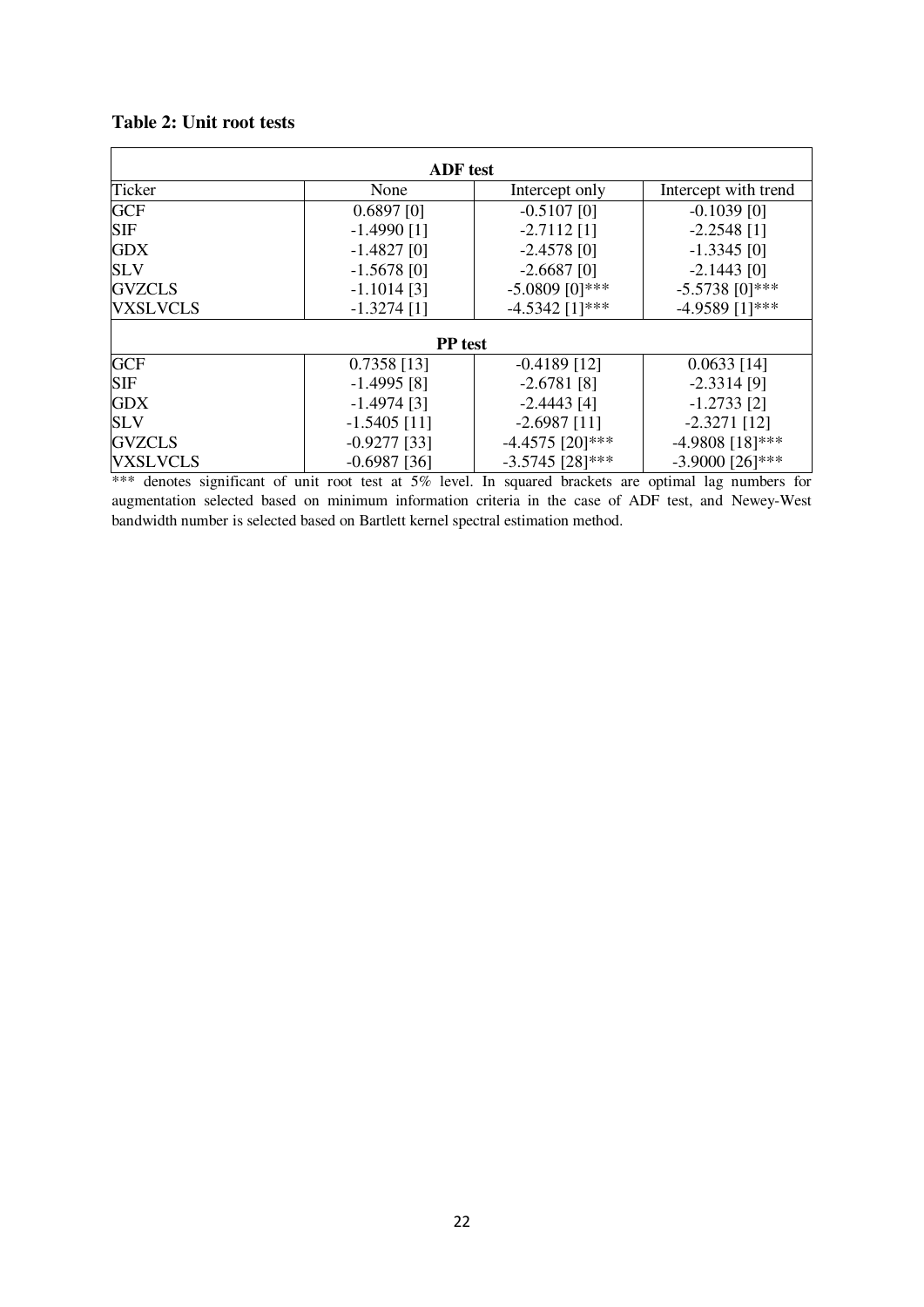| Ticker          | m.        | Whittle Semi-parametric<br>Log-Periodogram |        |
|-----------------|-----------|--------------------------------------------|--------|
| <b>GCF</b>      | $T^{0.6}$ | 0.9785                                     | 0.9623 |
|                 | $T^{0.7}$ | 0.9405                                     | 0.9439 |
|                 | $T^{0.8}$ | 0.8831                                     | 0.8836 |
| <b>SIF</b>      | $T^{0.6}$ | 0.8868                                     | 0.8985 |
|                 | $T^{0.7}$ | 0.9814                                     | 1.0282 |
|                 | $T^{0.8}$ | 0.9720                                     | 0.9953 |
| <b>GDX</b>      | $T^{0.6}$ | 0.9384                                     | 0.9896 |
|                 | $T^{0.7}$ | 0.9558                                     | 0.9691 |
|                 | $T^{0.8}$ | 0.9662                                     | 0.9913 |
| <b>SLV</b>      | $T^{0.6}$ | 0.8909                                     | 0.9083 |
|                 | $T^{0.7}$ | 0.9870                                     | 1.0407 |
|                 | $T^{0.8}$ | 1.0006                                     | 1.0198 |
| <b>GVZCLS</b>   | $T^{0.6}$ | 0.9037                                     | 0.8756 |
|                 | $T^{0.7}$ | 0.8667                                     | 0.8681 |
|                 | $T^{0.8}$ | 0.8530                                     | 0.8815 |
| <b>VXSLVCLS</b> | $T^{0.6}$ | 0.8540                                     | 0.8716 |
|                 | $T^{0.7}$ | 0.7981                                     | 0.7928 |
|                 | $T^{0.8}$ | 0.8437                                     | 0.8796 |

**Table 3: Fractional integration estimates based on Whittle semi-parametric and Logperiodogram regression** 

Note: total sample T is 2434 and the three periodogram points,  $T^{0.6}$ ,  $T^{0.7}$  and  $T^{0.8}$  are 107, 233 and 508, respectively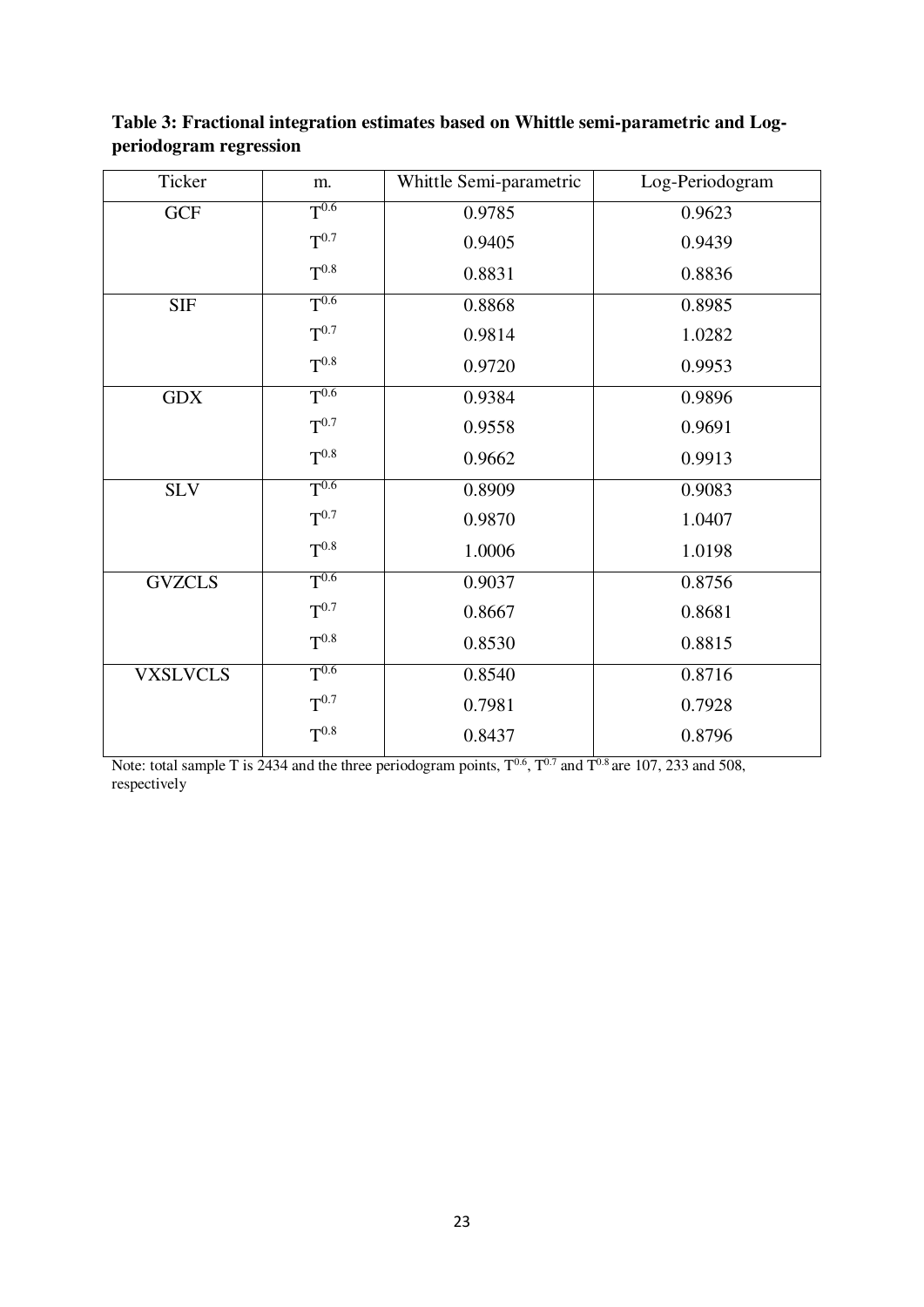# **Table 4: Test of Homogeneity of fractional integration orders**

| <b>Ticker</b>          | Test statistic |               |               |  |
|------------------------|----------------|---------------|---------------|--|
|                        | $m = T^{0.6}$  | $m = T^{0.7}$ | $m = T^{0.8}$ |  |
| <b>GCF/SIF</b>         | 1.0550         | 1.5541        | 0.2636        |  |
| <b>GDX/SLV</b>         | 0.6572         | 1.2548        | 1.6716        |  |
| <b>GVZCLS/VXSLVCLS</b> | 1.4087         | 1.5333        | 0.8523        |  |

Critical value at 5% is 1.96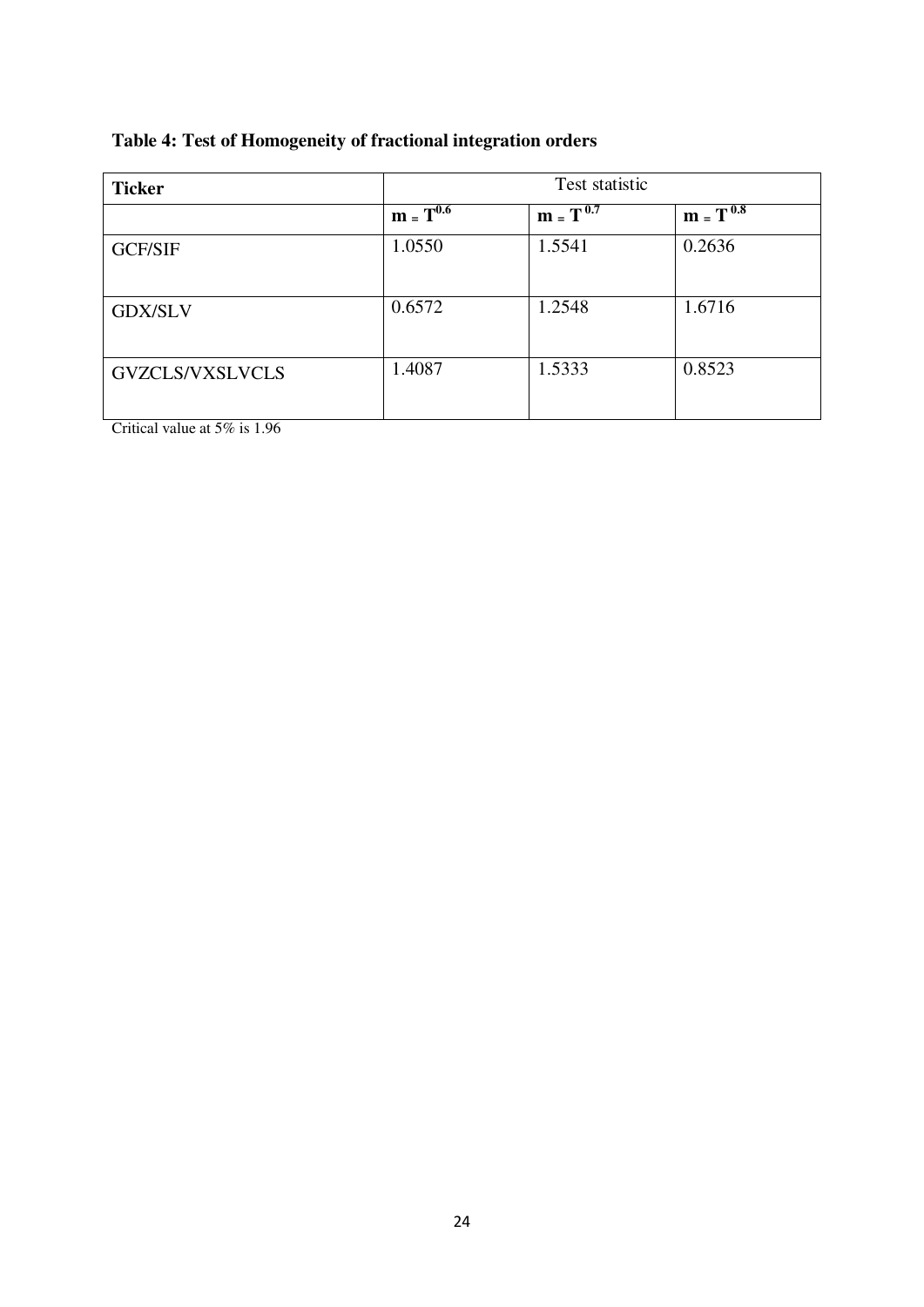## **Table 5: FCVAR estimation results**

| <b>Variables</b>       | <b>Rank</b>                 | Log-lik     | LR stat. |
|------------------------|-----------------------------|-------------|----------|
| <b>GCF/SIF</b>         | 0                           | $-12738.12$ | 12.827   |
|                        |                             | $-12731.77$ | 0.128    |
|                        | 2                           | $-12731.71$ |          |
| <b>GDX/SLV</b>         | 0                           | $-5225.73$  | 25.996   |
|                        |                             | $-5213.83$  | 2.201    |
|                        | $\mathcal{D}_{\mathcal{L}}$ | $-5212.73$  |          |
| <b>GVZCLS/VXSLVCLS</b> | 0                           | $-8117.94$  | 105.477  |
|                        |                             | $-8083.76$  | 37.113   |
|                        |                             | $-8065.20$  |          |

# **a. Rank test results based on the FCVAR**

Note, max k value was set at 5 and optimal k value was selected based on minimum information criteria. In bold denotes point of further rejection of rank 0 against none rejection of rank 1 in the likelihood ratio (LR) test statistic. Thus, fractional cointegration exists and it is only one relationship in the case of bivariate.

## **b. FCVAR model**

| <b>Variables</b> |              |              |                              |
|------------------|--------------|--------------|------------------------------|
| <b>GCF/SIF</b>   | 0.980(0.012) | 0.837(0.108) | $[-277.869, 1.000, -72.081]$ |
| <b>GDX/SLV</b>   | 1.003(0.020) | 0.500(0.142) | $[-7.919, 1.000, -1.150]$    |
| GVZCLS/VXSLVCLS  | 1.016(0.108) | 0.560(0.063) | $[6.824, 1.000, -2.545]$     |

FCVAR model diagnostic tests were carried out at 12 using Q statistic and LM tests. The models were found to be adequate. These result are available on request. In parentheses are the standard errors of the corresponding estimates.